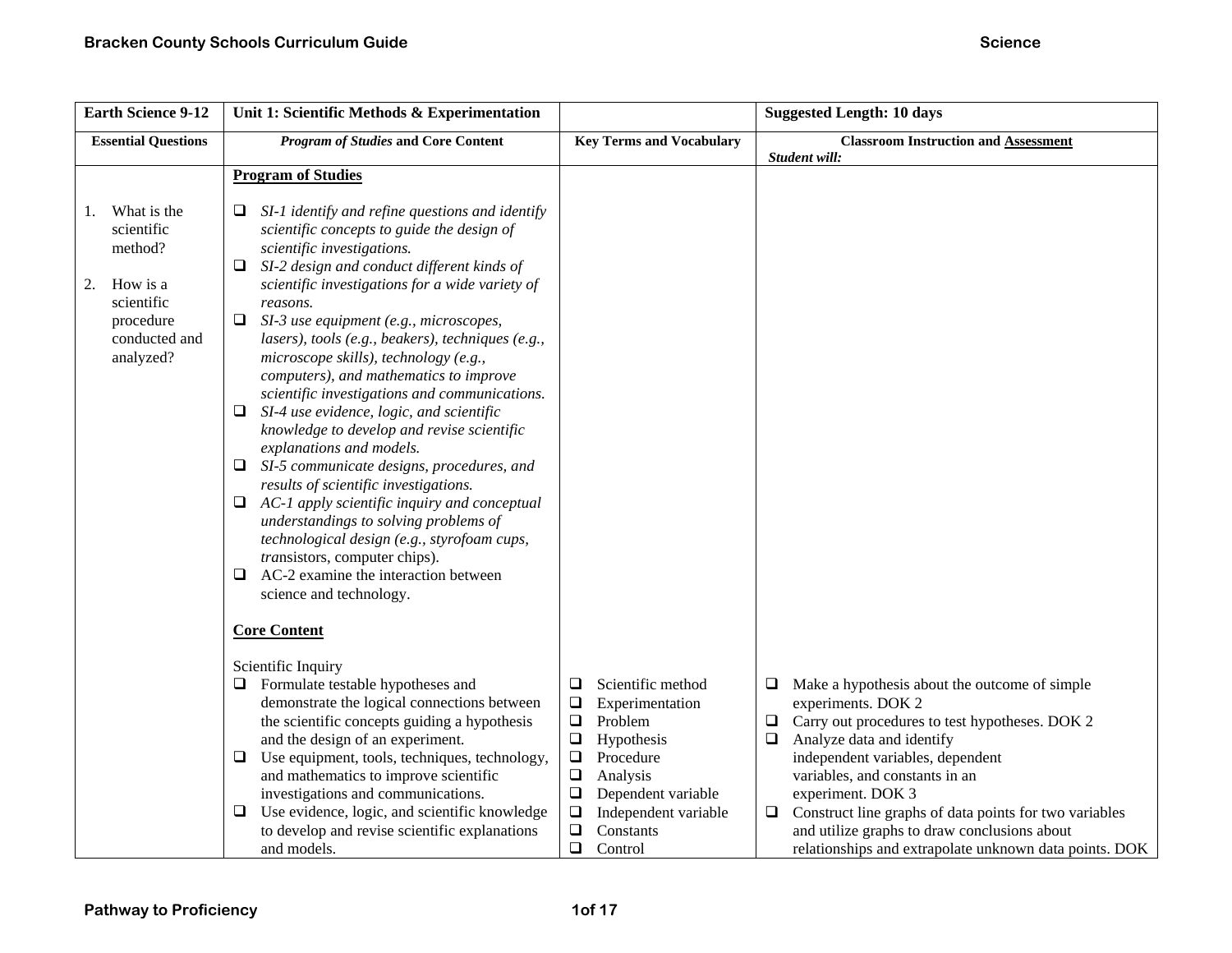| <b>Earth Science 9-12</b>  | Unit 1: Scientific Methods & Experimentation                                                                                                                                                                                                                                                                   |                                                         | <b>Suggested Length: 10 days</b>                                                                                                                                                                                                                                 |
|----------------------------|----------------------------------------------------------------------------------------------------------------------------------------------------------------------------------------------------------------------------------------------------------------------------------------------------------------|---------------------------------------------------------|------------------------------------------------------------------------------------------------------------------------------------------------------------------------------------------------------------------------------------------------------------------|
| <b>Essential Questions</b> | <b>Program of Studies and Core Content</b>                                                                                                                                                                                                                                                                     | <b>Key Terms and Vocabulary</b>                         | <b>Classroom Instruction and Assessment</b><br>Student will:                                                                                                                                                                                                     |
|                            | Q<br>Design and conduct different kinds of<br>scientific investigations.<br>Communicate and defend the designs,<br>procedures, observations, and results of<br>scientific investigations.<br>Review and analyze scientific investigations<br>u<br>and explanations of other investigators,<br>including peers. | Conclusion<br>$\mathcal{L}_{\mathcal{A}}$<br>Line graph | Evaluate the use of the scientific method in a given<br>experiment. DOK 3<br>Lab Report: How does calcium chloride affect the<br>⊔<br>temperature of water?<br>Open Responses: "Experimentation-Practice (Cereals)"<br>O<br>"Experimentation-Band Uniforms"<br>□ |
|                            | <b>Science and Technology</b><br>Students will apply scientific theory and<br>conceptual understandings to solve problems of<br>technological design and examine the interaction<br>between science and technology.                                                                                            |                                                         |                                                                                                                                                                                                                                                                  |

| <b>Earth Science 9-12</b>  |                                                      | <b>Unit 2: Minerals</b>                     |                                                                                                                                                                                                                                        |                                 | <b>Suggested Length: 7-8 days</b>                            |
|----------------------------|------------------------------------------------------|---------------------------------------------|----------------------------------------------------------------------------------------------------------------------------------------------------------------------------------------------------------------------------------------|---------------------------------|--------------------------------------------------------------|
| <b>Essential Questions</b> |                                                      |                                             | <b>Program of Studies and Core Content</b>                                                                                                                                                                                             | <b>Key Terms and Vocabulary</b> | <b>Classroom Instruction and Assessment</b><br>Student will: |
|                            |                                                      | <b>Program of Studies</b><br>Students will: |                                                                                                                                                                                                                                        |                                 |                                                              |
|                            | What are the<br>characteristics<br>of minerals?      | element.                                    | ESS-5 recognize that the Earth contains a<br>fixed amount of each stable chemical atom or                                                                                                                                              |                                 |                                                              |
|                            | How can<br>physical and<br>chemical<br>properties be | ⊔<br>⊔                                      | ESS-6 analyze Earth's chemical reservoirs<br>and recognize that each element can exist in<br>several reservoirs (e.g., carbon in carbon<br>dioxide reservoirs and carbonate reservoirs).<br>ESS-7 investigate how Earth's internal and |                                 |                                                              |
|                            | used to identify<br>minerals?                        |                                             | external sources of energy drive geochemical<br>cycles (e.g., carbon moving from carbon<br>dioxide reservoirs to carbonate reservoirs).                                                                                                |                                 |                                                              |
| 3.                         | What are the<br>uses and<br>applications of          | ⊔<br>reasons.                               | SI-2 design and conduct different kinds of<br>scientific investigations for a wide variety of                                                                                                                                          |                                 |                                                              |
|                            | minerals?                                            | ⊔<br>microscope skills), technology (e.g.,  | SI-3 use equipment (e.g., microscopes,<br>lasers), tools (e.g., beakers), techniques (e.g.,<br>computers), and mathematics to improve                                                                                                  |                                 |                                                              |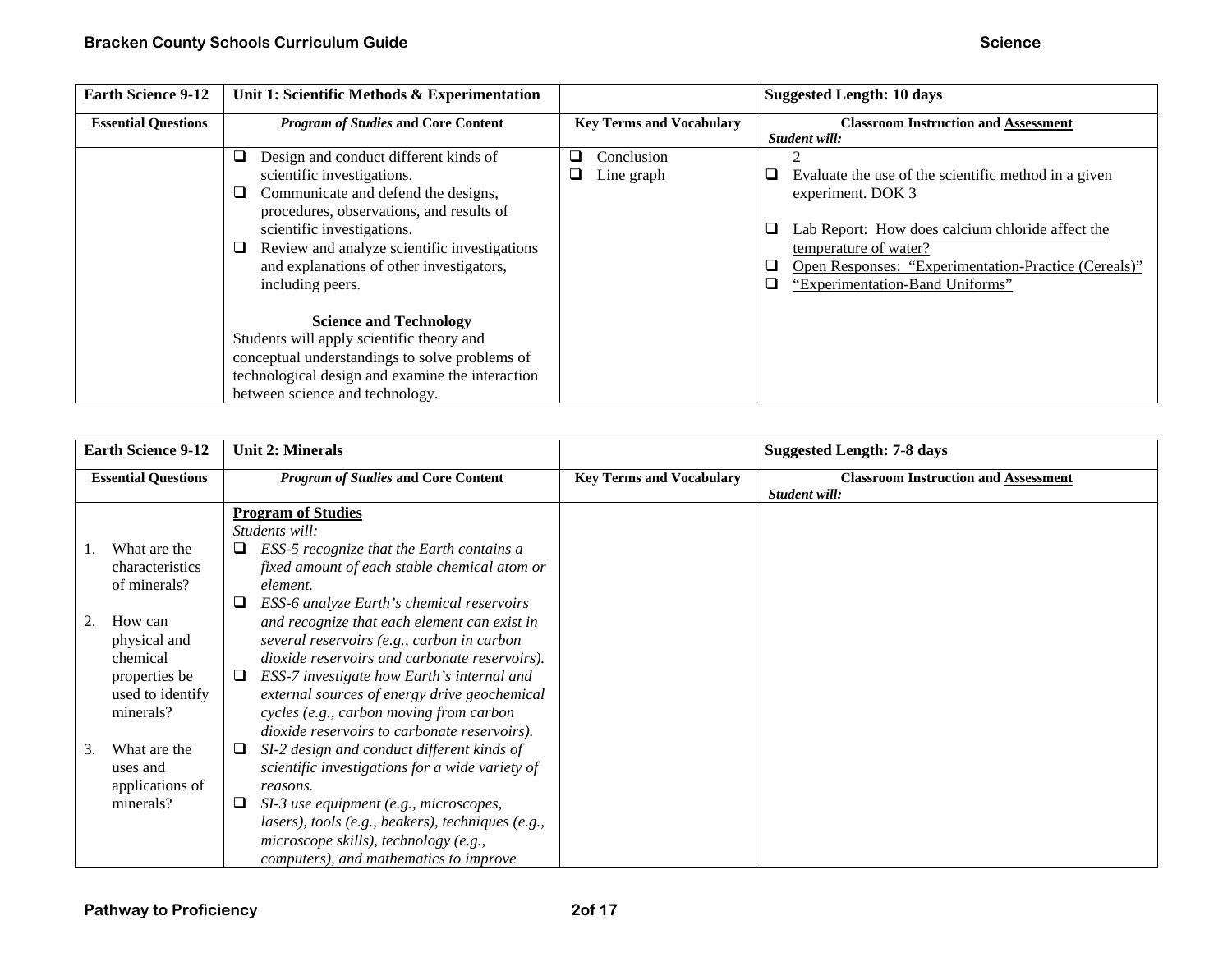| <b>Earth Science 9-12</b>  | <b>Unit 2: Minerals</b>                                                                                                                                                                                                                                                                                                                                                                                                                                                                                                                                                                                                                                                                                                                                                                                                                                                                                                                                                                                                                                                                                                                                                                                                                                         |                                                                                                                                                                                                                                                                                                                                                                | <b>Suggested Length: 7-8 days</b>                                                                                                                                                                                                                                                                                                                                                                                                                                                                                                                                                                                                                                                                                                                                                                                             |
|----------------------------|-----------------------------------------------------------------------------------------------------------------------------------------------------------------------------------------------------------------------------------------------------------------------------------------------------------------------------------------------------------------------------------------------------------------------------------------------------------------------------------------------------------------------------------------------------------------------------------------------------------------------------------------------------------------------------------------------------------------------------------------------------------------------------------------------------------------------------------------------------------------------------------------------------------------------------------------------------------------------------------------------------------------------------------------------------------------------------------------------------------------------------------------------------------------------------------------------------------------------------------------------------------------|----------------------------------------------------------------------------------------------------------------------------------------------------------------------------------------------------------------------------------------------------------------------------------------------------------------------------------------------------------------|-------------------------------------------------------------------------------------------------------------------------------------------------------------------------------------------------------------------------------------------------------------------------------------------------------------------------------------------------------------------------------------------------------------------------------------------------------------------------------------------------------------------------------------------------------------------------------------------------------------------------------------------------------------------------------------------------------------------------------------------------------------------------------------------------------------------------------|
| <b>Essential Questions</b> | <b>Program of Studies and Core Content</b>                                                                                                                                                                                                                                                                                                                                                                                                                                                                                                                                                                                                                                                                                                                                                                                                                                                                                                                                                                                                                                                                                                                                                                                                                      | <b>Key Terms and Vocabulary</b>                                                                                                                                                                                                                                                                                                                                | <b>Classroom Instruction and Assessment</b>                                                                                                                                                                                                                                                                                                                                                                                                                                                                                                                                                                                                                                                                                                                                                                                   |
|                            | scientific investigations and communications.<br>SI-4 use evidence, logic, and scientific<br>knowledge to develop and revise scientific<br>explanations and models.<br><b>Core Content</b><br>Scientific Inquiry:<br>Use equipment, tools, techniques, technology,<br>Q.<br>and mathematics to improve scientific<br>investigations and communications.<br>Use evidence, logic, and scientific knowledge<br>□<br>to develop and revise scientific explanations<br>and models.<br>Design and conduct different kinds of<br>$\Box$<br>scientific investigations.<br>SC-HS-2.3.7 Students will:<br>□<br>explain real-life phenomena caused by<br>$\Box$<br>the convection of the Earth's mantle;<br>predict the consequences of this motion<br>$\Box$<br>on humans and other living things on<br>the planet.<br>The outward transfer of Earth's internal<br>heat drives convection circulation in the<br>mantle. This causes the crustal plates to<br>move on the face of the Earth. DOK 3<br>SC-HS-4.6.4 Students will:<br>$\Box$<br>describe the components and<br>$\Box$<br>reservoirs involved in biogeochemical<br>cycles (water, nitrogen, carbon dioxide,<br>and oxygen);<br>explain the movement of matter and<br>□<br>energy in biogeochemical cycles and | Mineral<br>□<br>$\Box$<br>Crystal system<br>Luster<br>❏<br>$\Box$<br>Metallic<br>$\Box$<br>Nonmetallic<br>$\Box$<br>Vitreous/glassy<br>$\Box$<br>Pearly<br>$\Box$<br><b>Streak</b><br>Hardness<br>$\Box$<br>$\Box$<br>Moh's Scale of<br>Hardness<br>$\Box$<br>Cleavage<br>$\Box$<br>Fracture<br>$\Box$<br>Specific gravity<br>$\Box$<br>Ores<br>$\Box$<br>Gems | Student will:<br>Model the six basic crystal shapes of minerals by<br>⊔<br>constructing three-dimensional representations. DOK 1<br>Compare models of crystal shapes to photos and<br>❏<br>samples of actual crystals. DOK 2<br>$\Box$<br>Investigate the physical/chemical properties of mineral<br>samples by conducting color, luster, hardness, streak,<br>acid, magnetism, and specific gravity tests. DOK 2<br>Infer the identity of actual minerals from by comparing<br>❏<br>test results with known properties. DOK 3<br>Determine what minerals are used in everyday objects<br>u.<br>by conducting a "mineral inventory" of the classroom.<br>DOK <sub>1</sub><br>Recognize the uses of common minerals. DOK 1<br>Q.<br>Test: "Minerals"<br>$\Box$<br>Lab Sheet & Report: "Mineral Identification/Properties"<br>❏ |
|                            | related phenomena.<br>The total energy of the universe is constant.<br>Energy can change forms and/or be                                                                                                                                                                                                                                                                                                                                                                                                                                                                                                                                                                                                                                                                                                                                                                                                                                                                                                                                                                                                                                                                                                                                                        |                                                                                                                                                                                                                                                                                                                                                                |                                                                                                                                                                                                                                                                                                                                                                                                                                                                                                                                                                                                                                                                                                                                                                                                                               |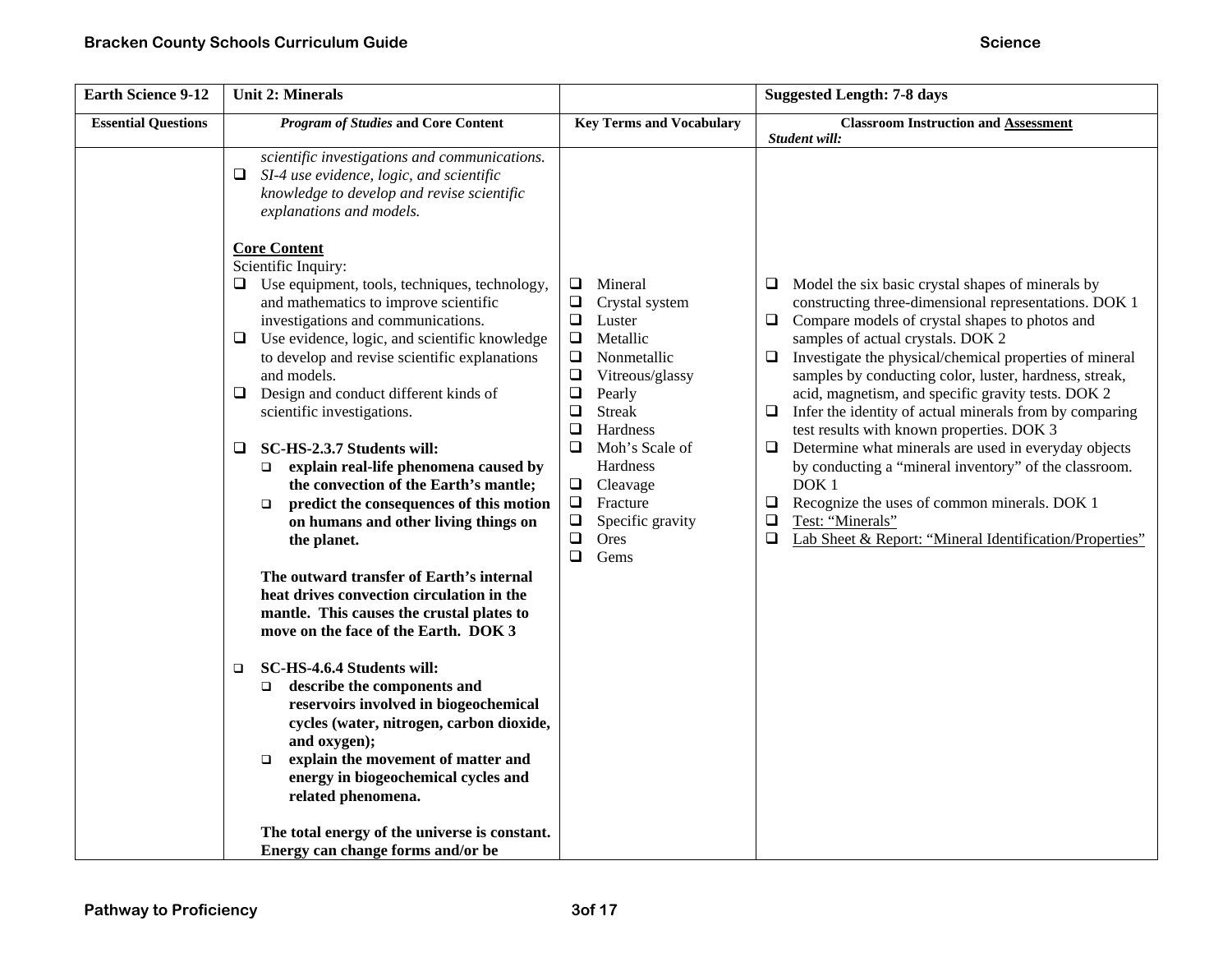| <b>Earth Science 9-12</b>  | <b>Unit 2: Minerals</b>                                                                                                                                                                                                                                                                                                                                                                                                                                                                                                                                  |                                 | <b>Suggested Length: 7-8 days</b>                            |
|----------------------------|----------------------------------------------------------------------------------------------------------------------------------------------------------------------------------------------------------------------------------------------------------------------------------------------------------------------------------------------------------------------------------------------------------------------------------------------------------------------------------------------------------------------------------------------------------|---------------------------------|--------------------------------------------------------------|
| <b>Essential Questions</b> | <b>Program of Studies and Core Content</b>                                                                                                                                                                                                                                                                                                                                                                                                                                                                                                               | <b>Key Terms and Vocabulary</b> | <b>Classroom Instruction and Assessment</b><br>Student will: |
|                            | transferred in many ways, but it can<br>neither be created nor destroyed.<br>Movement of matter between reservoirs is<br>driven by Earth's internal and external<br>sources of energy. These movements are<br>often accompanied by a change in physical<br>and chemical properties of the matter.<br>Carbon, for example, occurs in carbonate<br>rocks such as limestone, in the atmosphere<br>as carbon dioxide gas, in water as dissolved<br>carbon dioxide, and in all organisms as<br>complex molecules that control the<br>chemistry of life. DOK 3 |                                 |                                                              |

| <b>Earth Science 9-12</b>  | Unit 3: Rocks/The Rock Cycle                                |                                 | <b>Suggested Length: 13 days</b>                             |  |
|----------------------------|-------------------------------------------------------------|---------------------------------|--------------------------------------------------------------|--|
| <b>Essential Questions</b> | <b>Program of Studies and Core Content</b>                  | <b>Key Terms and Vocabulary</b> | <b>Classroom Instruction and Assessment</b><br>Student will: |  |
|                            | <b>Program of Studies</b>                                   |                                 |                                                              |  |
|                            | Students will:                                              |                                 |                                                              |  |
| How are rocks              | SI-2 design and conduct different kinds of<br>⊔             |                                 |                                                              |  |
| classified?                | scientific investigations for a wide variety of<br>reasons. |                                 |                                                              |  |
| What processes             | SI-3 use equipment (e.g., microscopes,                      |                                 |                                                              |  |
| result in rock             | lasers), tools (e.g., beakers), techniques (e.g.,           |                                 |                                                              |  |
| formation?                 | microscope skills), technology (e.g.,                       |                                 |                                                              |  |
|                            | computers), and mathematics to improve                      |                                 |                                                              |  |
| What are the<br>3.         | scientific investigations and communications                |                                 |                                                              |  |
| properties                 | ESS-1 examine internal and external sources<br>⊔            |                                 |                                                              |  |
| features of                | of energy.                                                  |                                 |                                                              |  |
| various rocks?             | ESS-5 recognize that the Earth contains a<br>⊔              |                                 |                                                              |  |
|                            | fixed amount of each stable chemical atom or                |                                 |                                                              |  |
|                            | element.                                                    |                                 |                                                              |  |
|                            | ESS-6 analyze Earth's chemical reservoirs                   |                                 |                                                              |  |
|                            | and recognize that each element can exist in                |                                 |                                                              |  |
|                            | several reservoirs (e.g., carbon in carbon                  |                                 |                                                              |  |
|                            | dioxide reservoirs and carbonate reservoirs).               |                                 |                                                              |  |
|                            | ESS-7 investigate how Earth's internal and                  |                                 |                                                              |  |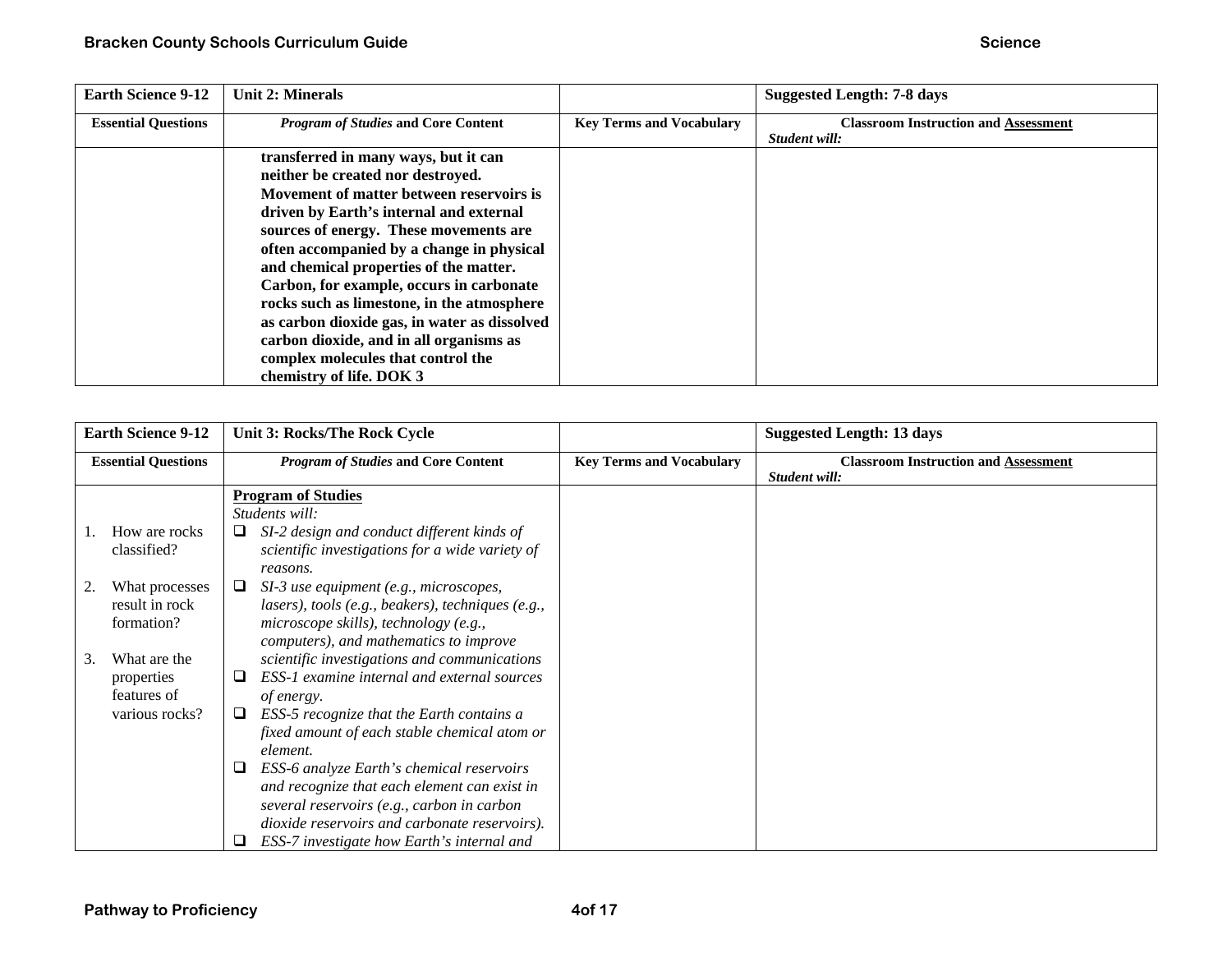| <b>Classroom Instruction and Assessment</b><br>Student will:                                                                                                                                                                                                                                                                                                                                                                                                                                                                                                                                                                                                                                                                                                                                                                                                                                                                                                                                                                                                                                                                                                                                                                                                                                                                                                                                                                                             |
|----------------------------------------------------------------------------------------------------------------------------------------------------------------------------------------------------------------------------------------------------------------------------------------------------------------------------------------------------------------------------------------------------------------------------------------------------------------------------------------------------------------------------------------------------------------------------------------------------------------------------------------------------------------------------------------------------------------------------------------------------------------------------------------------------------------------------------------------------------------------------------------------------------------------------------------------------------------------------------------------------------------------------------------------------------------------------------------------------------------------------------------------------------------------------------------------------------------------------------------------------------------------------------------------------------------------------------------------------------------------------------------------------------------------------------------------------------|
|                                                                                                                                                                                                                                                                                                                                                                                                                                                                                                                                                                                                                                                                                                                                                                                                                                                                                                                                                                                                                                                                                                                                                                                                                                                                                                                                                                                                                                                          |
| $\Box$ Relate the location, rate of cooling to crystal formation<br>and type of igneous rocks. DOK 2<br>Infer the relationship between melting and freezing<br>order of Bowen's Reaction Series by observing melting<br>and cooling of everyday materials. DOK 3<br>$\Box$ Classify samples of igneous rocks according to texture,<br>formation, color, and mineral composition. DOK 2<br>Distinguish between the three types of sedimentary<br>rocks, the kinds of sediments they contain, and method<br>of formation. DOK 1<br>Observe samples of sedimentary rocks and design a<br>table to record data about the rocks' texture,<br>composition, and other features. DOK 2<br>$\Box$ Use observable properties of metamorphic rock samples<br>to infer the parent rocks from which they formed. DOK<br>$\overline{2}$<br>Create a diagram of the rock cycle's processes,<br>intermediate materials, and major rock types after<br>modeling the formation of an igneous rock and its<br>transformation to a sedimentary rock, then a<br>metamorphic rock using modeling clay. DOK 2<br>$\Box$ Summarize and describe the processes that occur when<br>an igneous rock is transformed into a sedimentary rock<br>and a metamorphic rock in the rock cycle. DOK 2<br>$\Box$ Compare and contrast the properties and formation of<br>the three major rock types. DOK 2<br>Test: "Rocks"<br>Performance Assessment: Rock<br>Identification/Classification |
|                                                                                                                                                                                                                                                                                                                                                                                                                                                                                                                                                                                                                                                                                                                                                                                                                                                                                                                                                                                                                                                                                                                                                                                                                                                                                                                                                                                                                                                          |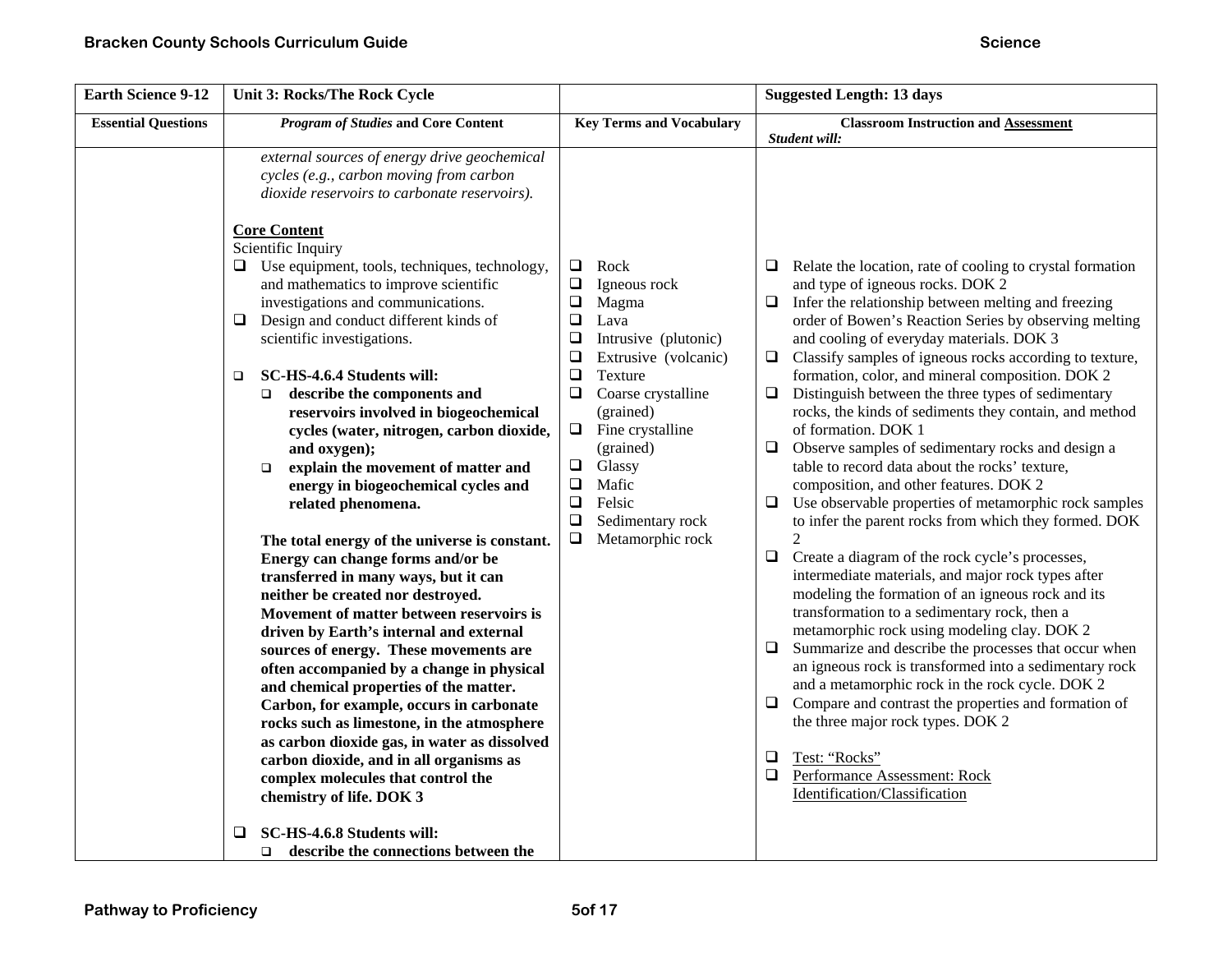| <b>Earth Science 9-12</b>  | Unit 3: Rocks/The Rock Cycle                                                                                                                                                                                                                                                                         |                                 | <b>Suggested Length: 13 days</b>                             |
|----------------------------|------------------------------------------------------------------------------------------------------------------------------------------------------------------------------------------------------------------------------------------------------------------------------------------------------|---------------------------------|--------------------------------------------------------------|
| <b>Essential Questions</b> | <b>Program of Studies and Core Content</b>                                                                                                                                                                                                                                                           | <b>Key Terms and Vocabulary</b> | <b>Classroom Instruction and Assessment</b><br>Student will: |
|                            | functioning of the Earth system and its<br>sources of energy (internal and<br>external).<br>predict the consequences of changes to<br>$\Box$<br>any component of the Earth system.                                                                                                                   |                                 |                                                              |
|                            | Earth systems have sources of energy that<br>are internal and external to the Earth. The<br>Sun is the major external source of energy.<br>Two primary sources of internal energy<br>are the decay of radioactive isotopes and<br>the gravitational energy from Earth's<br>original formation. DOK 3 |                                 |                                                              |

| <b>Earth Science 9-12</b>                                                                       | Unit 4: Weathering & Erosion                                                                                                                                                                                                                                                                                                      |                                                                                                                                                                       | <b>Suggested Length: 6-7 days</b>                                                                                                                                                                                                                                                                                           |
|-------------------------------------------------------------------------------------------------|-----------------------------------------------------------------------------------------------------------------------------------------------------------------------------------------------------------------------------------------------------------------------------------------------------------------------------------|-----------------------------------------------------------------------------------------------------------------------------------------------------------------------|-----------------------------------------------------------------------------------------------------------------------------------------------------------------------------------------------------------------------------------------------------------------------------------------------------------------------------|
| <b>Essential Questions</b>                                                                      | <b>Program of Studies and Core Content</b>                                                                                                                                                                                                                                                                                        | <b>Key Terms and Vocabulary</b>                                                                                                                                       | <b>Classroom Instruction and Assessment</b><br>Student will:                                                                                                                                                                                                                                                                |
| How do<br>weathering and<br>erosion affect<br>the earth's<br>surface features<br>and materials? | <b>Program of Studies</b><br>Students will:<br>ESS-7 investigate how Earth's internal and<br>⊔<br>external sources of energy drive geochemical<br>cycles (e.g., carbon moving from carbon<br>dioxide reservoirs to carbonate reservoirs).<br>$\Box$<br>ESS-10 examine and interpret ongoing<br>changes of the Earth system (e.g., |                                                                                                                                                                       |                                                                                                                                                                                                                                                                                                                             |
| What are the<br>factors or<br>variables that                                                    | earthquakes, mountain building).<br><b>Core Content</b>                                                                                                                                                                                                                                                                           |                                                                                                                                                                       |                                                                                                                                                                                                                                                                                                                             |
| affect<br>weathering and<br>erosion?                                                            | SC-HS-2.3.8 Students will:<br>$\Box$<br>predict consequences of both rapid<br>❏<br>(volcanoes, earthquakes) and slow<br>(mountain building, plate movement)<br>earth processes from evidence/data<br>and justify reasoning.                                                                                                       | Weathering<br>⊔<br>❏<br>Erosion<br>Mechanical /<br>$\Box$<br>Physical weathering<br>❏<br>Frost/ice wedging<br>⊔<br>Chemical weathering<br>❏<br>❏<br><b>Hydrolysis</b> | Explain how weathering and erosion relate to each<br>⊔<br>other. DOK 1<br>Distinguish between the two types of weathering. DOK<br>⊔<br>Investigate how solution acidity, temperature, rock type,<br>❏<br>and surface area of rocks affects the rate and/or amount<br>of chemical weathering through laboratory experiments. |
|                                                                                                 | The Earth's surface is dynamic;                                                                                                                                                                                                                                                                                                   | Oxidation<br>❏                                                                                                                                                        | DOK 2 & 3                                                                                                                                                                                                                                                                                                                   |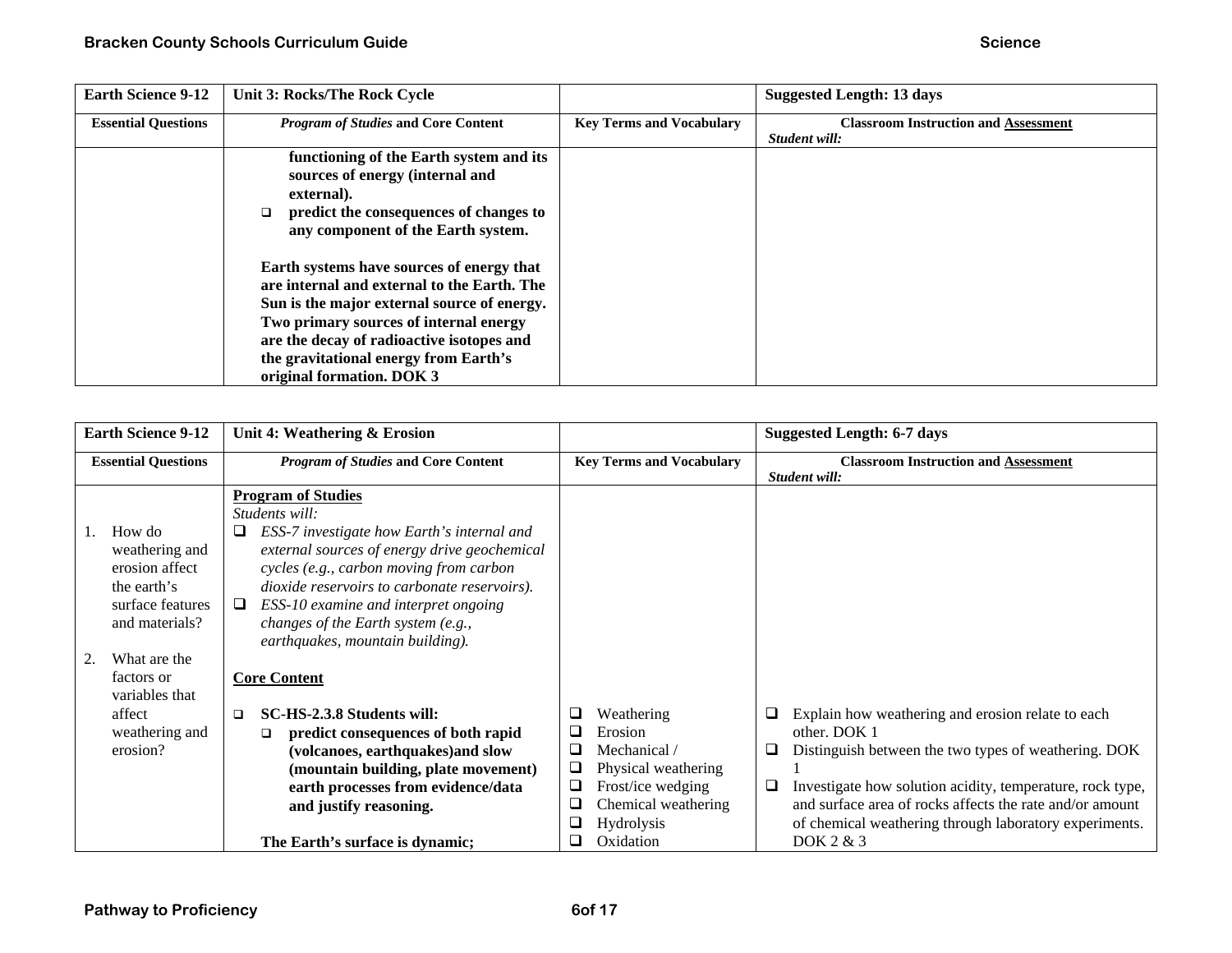| <b>Key Terms and Vocabulary</b><br><b>Classroom Instruction and Assessment</b>                                                                                                                                                                                                                                                                                                                                                                                                                                                                                                                                                                                                                                                                                                                                                                                                                                                                                                                                                                                                                                                                                                                                                                                                                                                                                                                                                                                                                                                                                                                                                                                                                                                                                                                                                                                                                                                                                                                                                                                                                                                                                                                                         |                                            | <b>Earth Science 9-12</b><br>Unit 4: Weathering & Erosion |
|------------------------------------------------------------------------------------------------------------------------------------------------------------------------------------------------------------------------------------------------------------------------------------------------------------------------------------------------------------------------------------------------------------------------------------------------------------------------------------------------------------------------------------------------------------------------------------------------------------------------------------------------------------------------------------------------------------------------------------------------------------------------------------------------------------------------------------------------------------------------------------------------------------------------------------------------------------------------------------------------------------------------------------------------------------------------------------------------------------------------------------------------------------------------------------------------------------------------------------------------------------------------------------------------------------------------------------------------------------------------------------------------------------------------------------------------------------------------------------------------------------------------------------------------------------------------------------------------------------------------------------------------------------------------------------------------------------------------------------------------------------------------------------------------------------------------------------------------------------------------------------------------------------------------------------------------------------------------------------------------------------------------------------------------------------------------------------------------------------------------------------------------------------------------------------------------------------------------|--------------------------------------------|-----------------------------------------------------------|
| Student will:                                                                                                                                                                                                                                                                                                                                                                                                                                                                                                                                                                                                                                                                                                                                                                                                                                                                                                                                                                                                                                                                                                                                                                                                                                                                                                                                                                                                                                                                                                                                                                                                                                                                                                                                                                                                                                                                                                                                                                                                                                                                                                                                                                                                          | <b>Program of Studies and Core Content</b> | <b>Essential Questions</b>                                |
| Soil<br>$\Box$<br>$\Box$ Summarize the relationships between the investigated<br>earthquakes and volcanic eruptions can be<br>$\Box$<br>Soil horizon<br>factors and the degree of chemical weathering. DOK 2<br>observed on a human time scale, but many<br>$\Box$<br>processes, such as mountain building and<br>Understand how weathering and erosion to soil<br>Mass movement<br>❏<br>$\Box$<br>Creep<br>formation. DOK 2<br>plate movements, take place over hundreds<br>$\Box$<br>Mudflow<br>Relate climate conditions to the type of soil found in a<br>of millions of years. DOK 3<br>⊔<br>$\Box$<br>Landslide<br>geographic area. DOK 2<br>$\Box$<br>Diagram/illustrate the different types of mass<br>Slump<br>$\Box$<br>SC-HS-4.6.4 Students will:<br>❏<br>movements and use the diagrams to answer questions<br>describe the components and<br>$\Box$<br>and summarize information about mass movements.<br>reservoirs involved in biogeochemical<br>DOK <sub>2</sub><br>cycles (water, nitrogen, carbon dioxide,<br>and oxygen);<br>❏<br>Test: Weathering/Erosion<br>explain the movement of matter and<br>$\Box$<br>Open Response: "Mass Movements"<br>$\Box$<br>energy in biogeochemical cycles and<br>$\Box$<br>Open Response: "Chemical Weathering"<br>related phenomena.<br>The total energy of the universe is constant.<br>Energy can change forms and/or be<br>transferred in many ways, but it can<br>neither be created nor destroyed.<br>Movement of matter between reservoirs is<br>driven by Earth's internal and external<br>sources of energy. These movements are<br>often accompanied by a change in physical<br>and chemical properties of the matter.<br>Carbon, for example, occurs in carbonate<br>rocks such as limestone, in the atmosphere<br>as carbon dioxide gas, in water as dissolved<br>carbon dioxide, and in all organisms as<br>complex molecules that control the<br>chemistry of life. DOK 3<br>SC-HS-4.6.8 Students will:<br>❏<br>describe the connections between the<br>$\Box$<br>functioning of the Earth system and its<br>sources of energy (internal and<br>external).<br>predict the consequences of changes to<br>$\Box$<br>any component of the Earth system. |                                            |                                                           |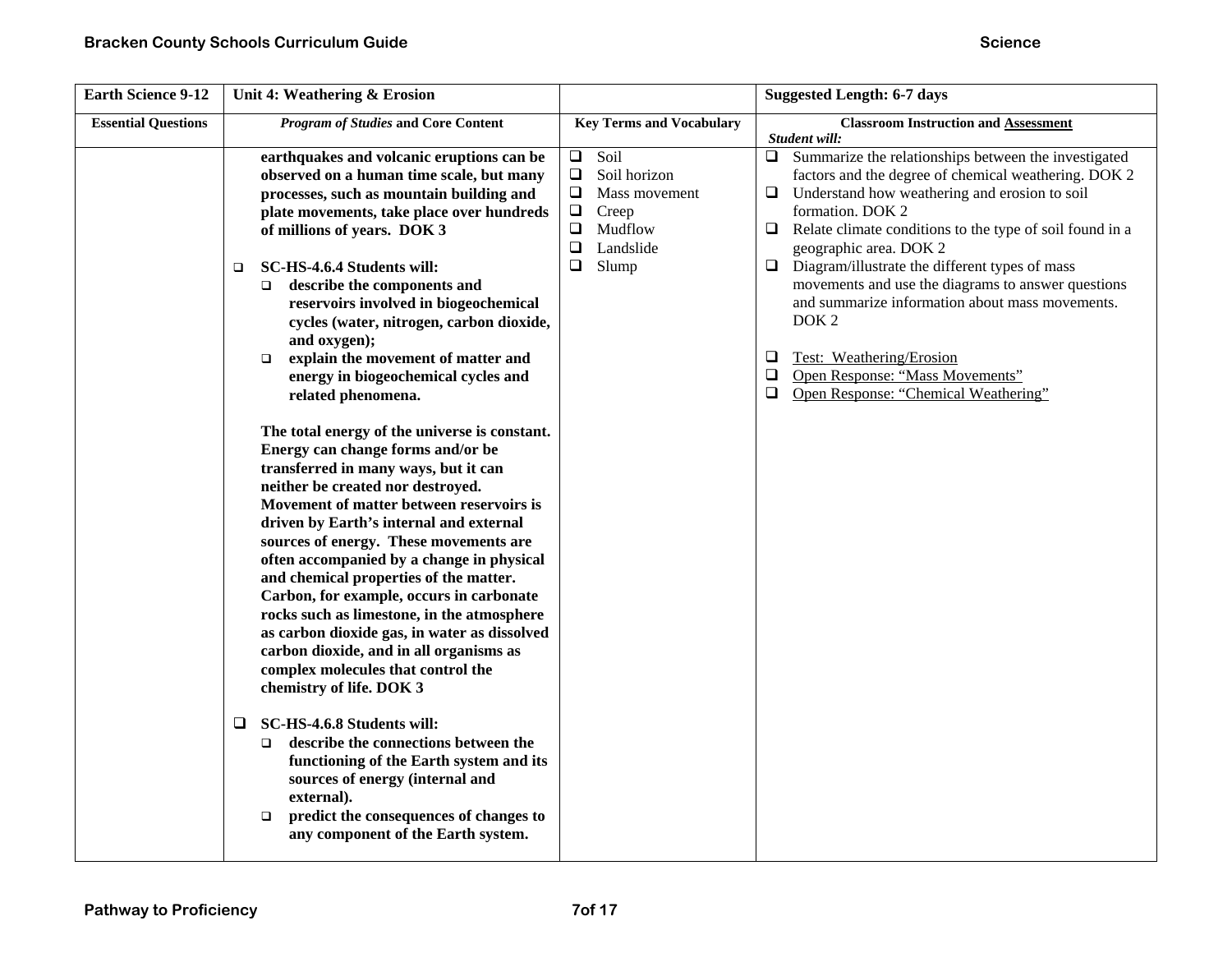| <b>Earth Science 9-12</b>  | Unit 4: Weathering & Erosion                |                                 | <b>Suggested Length: 6-7 days</b>           |
|----------------------------|---------------------------------------------|---------------------------------|---------------------------------------------|
| <b>Essential Questions</b> | <i>Program of Studies</i> and Core Content  | <b>Key Terms and Vocabulary</b> | <b>Classroom Instruction and Assessment</b> |
|                            |                                             |                                 | Student will:                               |
|                            | Earth systems have sources of energy that   |                                 |                                             |
|                            | are internal and external to the Earth. The |                                 |                                             |
|                            | Sun is the major external source of energy. |                                 |                                             |
|                            | Two primary sources of internal energy      |                                 |                                             |
|                            | are the decay of radioactive isotopes and   |                                 |                                             |
|                            | the gravitational energy from Earth's       |                                 |                                             |
|                            | original formation. DOK 3                   |                                 |                                             |

| <b>Earth Science 9-12</b><br><b>Unit 5: Earthquakes</b>                                                                                                                                                                                                                                                                                                                                                                                                                                                                                                                                                                                                                                                                                                                                                                                                                                                                                                                                                                                                                                                                                                                                                                                                                                                                                                                                                                                                                                                       | <b>Suggested Length: 8-9 days</b>                                                                                                                                                                                                                                                                                                                                                                                                                                                                                                             |
|---------------------------------------------------------------------------------------------------------------------------------------------------------------------------------------------------------------------------------------------------------------------------------------------------------------------------------------------------------------------------------------------------------------------------------------------------------------------------------------------------------------------------------------------------------------------------------------------------------------------------------------------------------------------------------------------------------------------------------------------------------------------------------------------------------------------------------------------------------------------------------------------------------------------------------------------------------------------------------------------------------------------------------------------------------------------------------------------------------------------------------------------------------------------------------------------------------------------------------------------------------------------------------------------------------------------------------------------------------------------------------------------------------------------------------------------------------------------------------------------------------------|-----------------------------------------------------------------------------------------------------------------------------------------------------------------------------------------------------------------------------------------------------------------------------------------------------------------------------------------------------------------------------------------------------------------------------------------------------------------------------------------------------------------------------------------------|
| <b>Program of Studies and Core Content</b><br><b>Key Terms and Vocabulary</b><br><b>Essential Questions</b>                                                                                                                                                                                                                                                                                                                                                                                                                                                                                                                                                                                                                                                                                                                                                                                                                                                                                                                                                                                                                                                                                                                                                                                                                                                                                                                                                                                                   | <b>Classroom Instruction and Assessment</b><br>Student will:                                                                                                                                                                                                                                                                                                                                                                                                                                                                                  |
| <b>Program of Studies</b><br>Students will:<br>$\Box$<br>AC-7 use science to investigate natural<br>What causes<br>hazards and human-induced hazards.<br>earthquakes and<br>how do they<br>ESS-1 examine internal and external sources<br>$\Box$<br>affect Earth's<br>of energy.<br>ESS-2 examine how internal sources of<br>surface?<br>$\Box$<br>energy propel crustal plates across the face of<br>How are<br>the globe<br>2.<br>earthquakes and<br>ESS-10 examine and interpret ongoing<br>□<br>changes of the Earth system (e.g.,<br>the destruction<br>earthquakes, mountain building).<br>they cause<br>measured?<br><b>Core Content</b><br>Personal and Social Perspectives<br>Students will explore the impact of scientific<br><b>Stress</b><br>❏<br>knowledge and discoveries on personal and<br>Strain<br>$\Box$<br>community health; recognize how science<br>$\Box$<br>Fault<br>Normal fault<br>influences human population growth, use science<br>$\Box$<br>to analyze the use of natural resources by an<br>Reverse fault<br>❏<br>increasing human population; investigate how<br>❏<br>Strike-slip(transform)<br>science can be used to solve environmental quality<br>fault<br>problems, use science to investigate natural and<br>Seismologist<br>⊔<br>$\Box$<br>human-induced hazards; and analyze how science<br>Primary wave<br>$\Box$<br>Secondary wave<br>and technology are necessary but not sufficient for<br>$\Box$<br>Surface wave<br>solving local, national, and global issues. | Define stress and strain as they apply to rocks. DOK 1<br>⊔<br>Understand how the buildup of stress deforms and<br>⊔<br>changes rocks. DOK 2<br>Compare and contrast the movement and characteristics<br>⊔<br>of the three types of faults. DOK 2<br>Understand and demonstrate the movement of the<br>$\Box$<br>primary and secondary earthquake waves using a slinky<br>or other device. DOK 2<br>Distinguish between the focus and the epicenter of an<br>⊔<br>earthquake. DOK 1<br>⊔<br>Construct a travel-time curve for the primary and |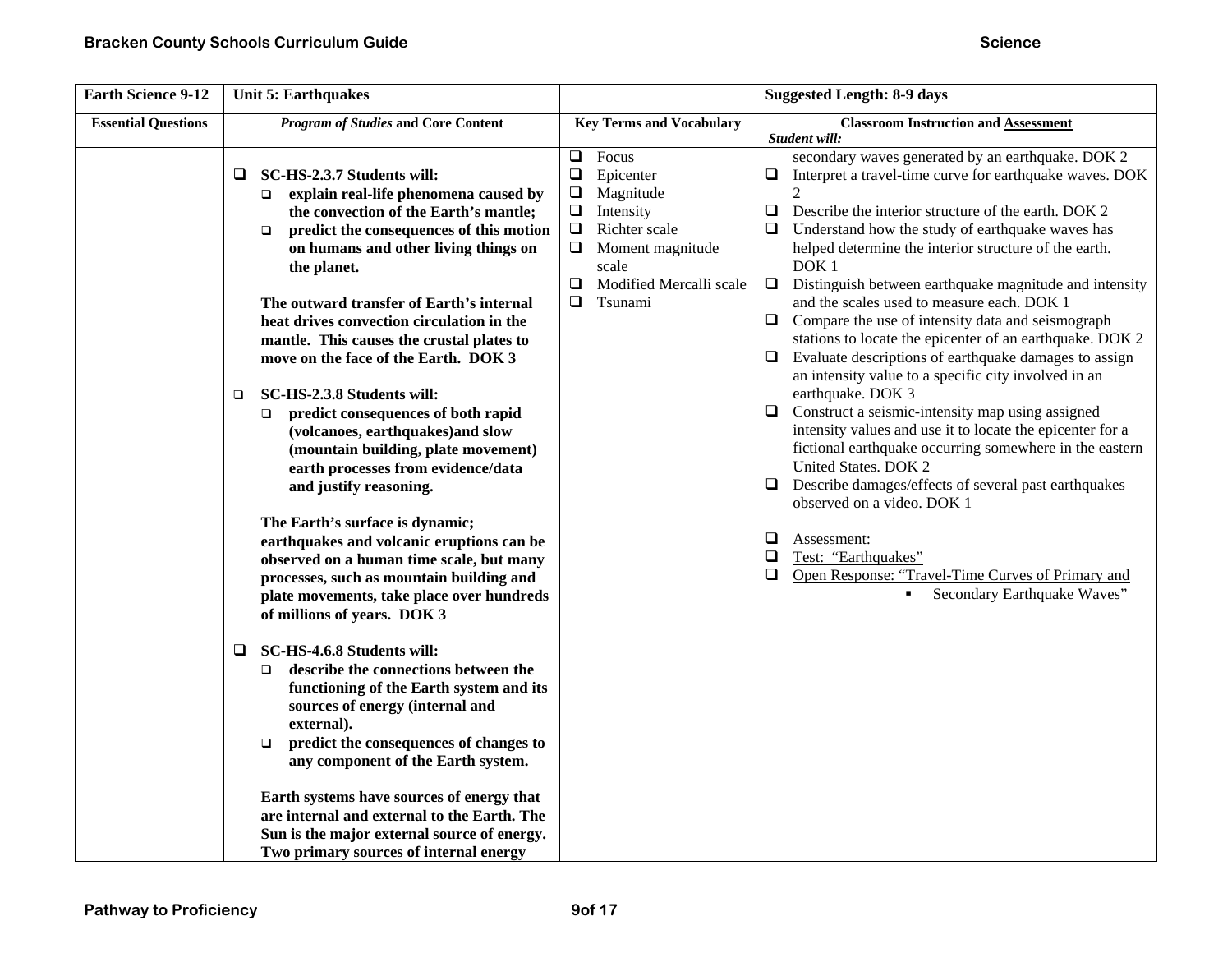| <b>Earth Science 9-12</b>  | Unit 5: Earthquakes                        |                                 | <b>Suggested Length: 8-9 days</b>           |
|----------------------------|--------------------------------------------|---------------------------------|---------------------------------------------|
| <b>Essential Questions</b> | <i>Program of Studies</i> and Core Content | <b>Key Terms and Vocabulary</b> | <b>Classroom Instruction and Assessment</b> |
|                            |                                            |                                 | Student will:                               |
|                            | are the decay of radioactive isotopes and  |                                 |                                             |
|                            | the gravitational energy from Earth's      |                                 |                                             |
|                            | original formation. DOK 3                  |                                 |                                             |

| <b>Earth Science 9-12</b>                                                                                                                                          | <b>Unit 6: Volcanoes/Plate Movement</b>                                                                                                                                                                                                                                                                                                                                                                                                                                                                                                                                                                                                                                                                                                            |                                                                                                                                                   | <b>Suggested Length: 13 days</b>                                                                                                                                                                                                                                                                                                                                                                                                                          |
|--------------------------------------------------------------------------------------------------------------------------------------------------------------------|----------------------------------------------------------------------------------------------------------------------------------------------------------------------------------------------------------------------------------------------------------------------------------------------------------------------------------------------------------------------------------------------------------------------------------------------------------------------------------------------------------------------------------------------------------------------------------------------------------------------------------------------------------------------------------------------------------------------------------------------------|---------------------------------------------------------------------------------------------------------------------------------------------------|-----------------------------------------------------------------------------------------------------------------------------------------------------------------------------------------------------------------------------------------------------------------------------------------------------------------------------------------------------------------------------------------------------------------------------------------------------------|
| <b>Essential Questions</b>                                                                                                                                         | <b>Program of Studies and Core Content</b>                                                                                                                                                                                                                                                                                                                                                                                                                                                                                                                                                                                                                                                                                                         | <b>Key Terms and Vocabulary</b>                                                                                                                   | <b>Classroom Instruction and Assessment</b><br>Student will:                                                                                                                                                                                                                                                                                                                                                                                              |
| How do<br>volcanoes form<br>and how can<br>they be<br>classified?<br>What kinds of<br>2.<br>features form as<br>the result of<br>igneous activity<br>within Earth? | <b>Program of Studies</b><br>Students will:<br>AC-3 explore the impact of scientific<br>knowledge and discoveries on personal and<br>community health.<br>AC-7 use science to investigate natural<br>hazards and human-induced hazards.<br>ESS-1 examine internal and external sources<br>$\Box$<br>of energy.<br>ESS-2 examine how internal sources of<br>$\Box$<br>energy propel crustal plates across the face of<br>the globe.<br>ESS-7 investigate how Earth's internal and<br>external sources of energy drive geochemical<br>cycles (e.g., carbon moving from carbon<br>dioxide reservoirs to carbonate reservoirs).<br>ESS-10 examine and interpret ongoing<br>⊔<br>changes of the Earth system (e.g.,<br>earthquakes, mountain building). |                                                                                                                                                   |                                                                                                                                                                                                                                                                                                                                                                                                                                                           |
|                                                                                                                                                                    | <b>Core Content</b><br>Personal and Social Perspectives<br>Students will explore the impact of scientific<br>knowledge and discoveries on personal and<br>community health; recognize how science<br>influences human population growth, use science<br>to analyze the use of natural resources by an<br>increasing human population; investigate how<br>science can be used to solve environmental quality<br>problems, use science to investigate natural and                                                                                                                                                                                                                                                                                    | Viscosity<br>❏<br>Pluton<br>□<br><b>Batholith</b><br>□<br>Stock<br>$\Box$<br>Laccolith<br>$\Box$<br>Sill<br>$\Box$<br>Dike<br>$\Box$<br>Vent<br>□ | Describe factors that affect the formation of magma.<br>u.<br>DOK <sub>1</sub><br>Model the effect of trapped gases on the explosiveness<br>Q.<br>of magma and the behavior of solid particles in magma<br>using raisins, vinegar, and baking soda. DOK 2<br>Compare and contrast the silica content, viscosity, and<br>$\Box$<br>explosiveness of the different types of magma. DOK 2<br>Describe the characteristics of each of the three types of<br>□ |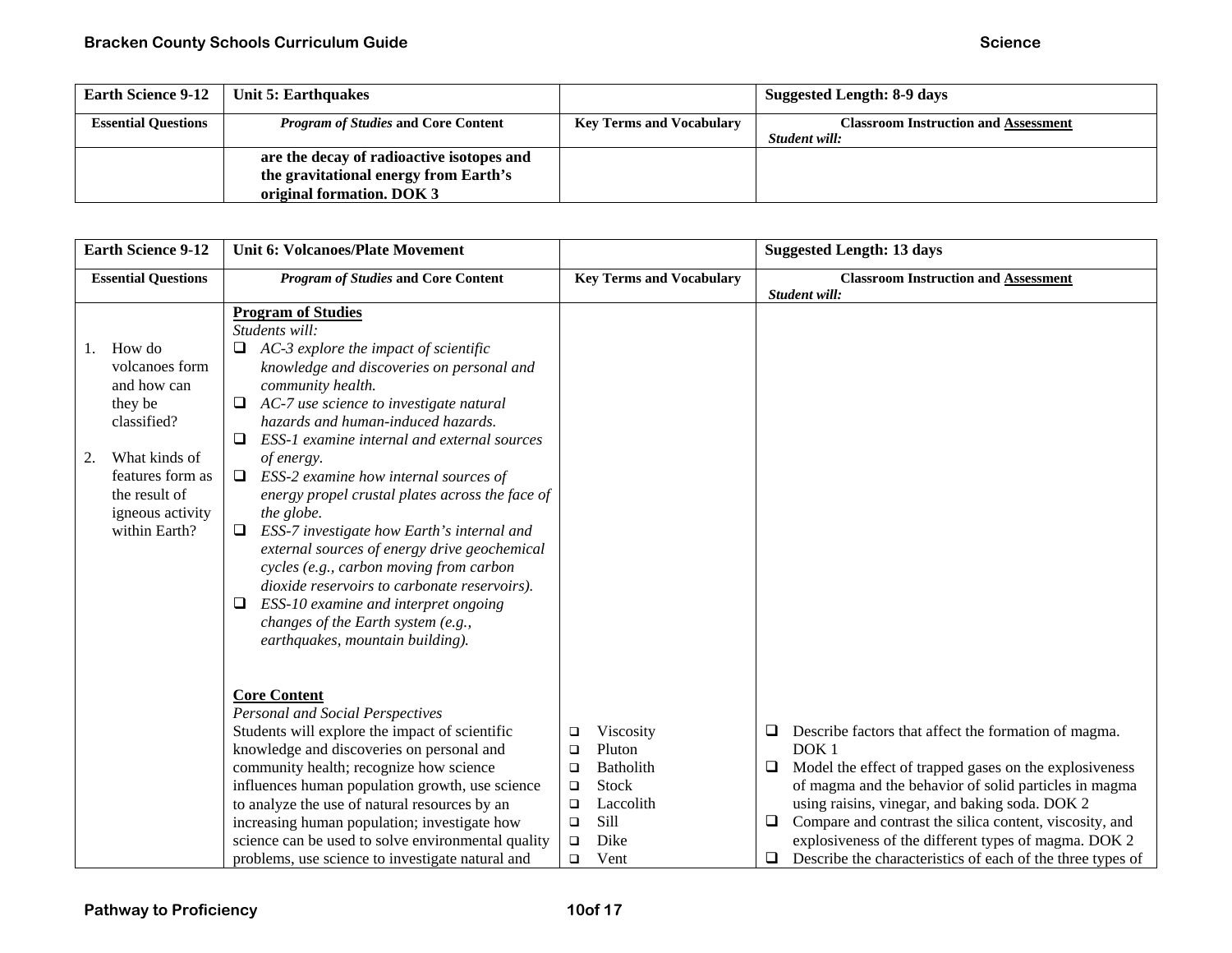| <b>Earth Science 9-12</b>  | <b>Unit 6: Volcanoes/Plate Movement</b>                                                                                                                                                                                                                                                                                                                                                                                                                                                                                                                                                                                                                                                                                                   |                                                                                                                                                                                                                                                                                                                                                                                                                                                                | <b>Suggested Length: 13 days</b>                                                                                                                                                                                                                                                                                                                                                                                                                                                                                                                                                                                                                                                                                                                                                                                                                                                                         |
|----------------------------|-------------------------------------------------------------------------------------------------------------------------------------------------------------------------------------------------------------------------------------------------------------------------------------------------------------------------------------------------------------------------------------------------------------------------------------------------------------------------------------------------------------------------------------------------------------------------------------------------------------------------------------------------------------------------------------------------------------------------------------------|----------------------------------------------------------------------------------------------------------------------------------------------------------------------------------------------------------------------------------------------------------------------------------------------------------------------------------------------------------------------------------------------------------------------------------------------------------------|----------------------------------------------------------------------------------------------------------------------------------------------------------------------------------------------------------------------------------------------------------------------------------------------------------------------------------------------------------------------------------------------------------------------------------------------------------------------------------------------------------------------------------------------------------------------------------------------------------------------------------------------------------------------------------------------------------------------------------------------------------------------------------------------------------------------------------------------------------------------------------------------------------|
| <b>Essential Questions</b> | <b>Program of Studies and Core Content</b>                                                                                                                                                                                                                                                                                                                                                                                                                                                                                                                                                                                                                                                                                                | <b>Key Terms and Vocabulary</b>                                                                                                                                                                                                                                                                                                                                                                                                                                | <b>Classroom Instruction and Assessment</b>                                                                                                                                                                                                                                                                                                                                                                                                                                                                                                                                                                                                                                                                                                                                                                                                                                                              |
|                            | human-induced hazards; and analyze how science<br>and technology are necessary but not sufficient for<br>solving local, national, and global issues.<br>SC-HS-2.3.7 Students will:<br>$\Box$<br>explain real-life phenomena caused by<br>$\Box$<br>the convection of the Earth's mantle;<br>predict the consequences of this motion<br>$\Box$<br>on humans and other living things on<br>the planet.<br>The outward transfer of Earth's internal<br>heat drives convection circulation in the<br>mantle. This causes the crustal plates to<br>move on the face of the Earth. DOK 3<br>SC-HS-2.3.8 Students will:<br>□                                                                                                                     | Crater<br>$\Box$<br>Caldera<br>$\Box$<br><b>Basaltic</b><br>$\Box$<br>Andesitic<br>$\Box$<br>(intermediate)<br>Rhyolitic (granitic)<br>$\Box$<br>Shield volcano<br>$\Box$<br>Cinder cone volcano<br>$\Box$<br>$\Box$<br>Composite volcano<br>Tephra<br>$\Box$<br>Pyroclastic flow<br>$\Box$<br>Hot spot<br>$\Box$<br>Convergent boundary<br>$\Box$<br>Divergent boundary<br>$\Box$<br>Mid-ocean ridge<br>$\Box$<br>Oceanic trench<br>$\Box$<br>Rifts<br>$\Box$ | Student will:<br>volcanoes and relate their characteristics to magma type.<br>DOK <sub>2</sub><br>$\Box$<br>Identify volcanoes as shield, cinder cone, or composite<br>based on appearance, location, etc. DOK 1<br>Relate the ability of magma to flow, eruptive force of a<br>$\Box$<br>volcanic eruption, and products of a volcanic eruption to<br>the silica and water content of magma. DOK 2<br>Infer the most important component of magma in<br>❏<br>determining the explosiveness of a volcanic eruption.<br>DOK <sub>3</sub><br>$\Box$<br>Use written descriptions of igneous rock intrusions to<br>identify specific plutons in a diagram. DOK 2<br>Understand effects of volcanic eruptions on people and<br>$\Box$<br>the ecosystem. DOK 2<br>Explain the relationship between volcanism and hot<br>$\Box$<br>spots. DOK 1<br>Explain the relationship between volcanism and tectonic<br>□ |
|                            | predict consequences of both rapid<br>$\Box$<br>(volcanoes, earthquakes)and slow<br>(mountain building, plate movement)<br>earth processes from evidence/data<br>and justify reasoning.<br>The Earth's surface is dynamic;<br>earthquakes and volcanic eruptions can be<br>observed on a human time scale, but many<br>processes, such as mountain building and<br>plate movements, take place over hundreds<br>of millions of years. DOK 3<br>SC-HS-4.6.4 Students will:<br>$\Box$<br>describe the components and<br>□<br>reservoirs involved in biogeochemical<br>cycles (water, nitrogen, carbon dioxide,<br>and oxygen);<br>explain the movement of matter and<br>$\Box$<br>energy in biogeochemical cycles and<br>related phenomena. |                                                                                                                                                                                                                                                                                                                                                                                                                                                                | plate boundaries. DOK 2<br>Describe the movement of the plates and the resulting<br>$\Box$<br>features/landforms formed at each type of plate<br>boundary. DOK 2<br>Identify global patterns of earthquake and volcanic<br>$\Box$<br>activity. DOK 2<br>Predict whether or not a volcano and/or an earthquake<br>❏<br>will occur at a specific location, based on plate<br>boundaries. DOK 2<br><b>Test: "Volcanoes/Plate Tectonics"</b><br>□<br>$\Box$<br>Open Responses: "Types of Volcanoes/Magmas" "Plate<br>Boundaries, Volcanism, and Seismic Activity"                                                                                                                                                                                                                                                                                                                                            |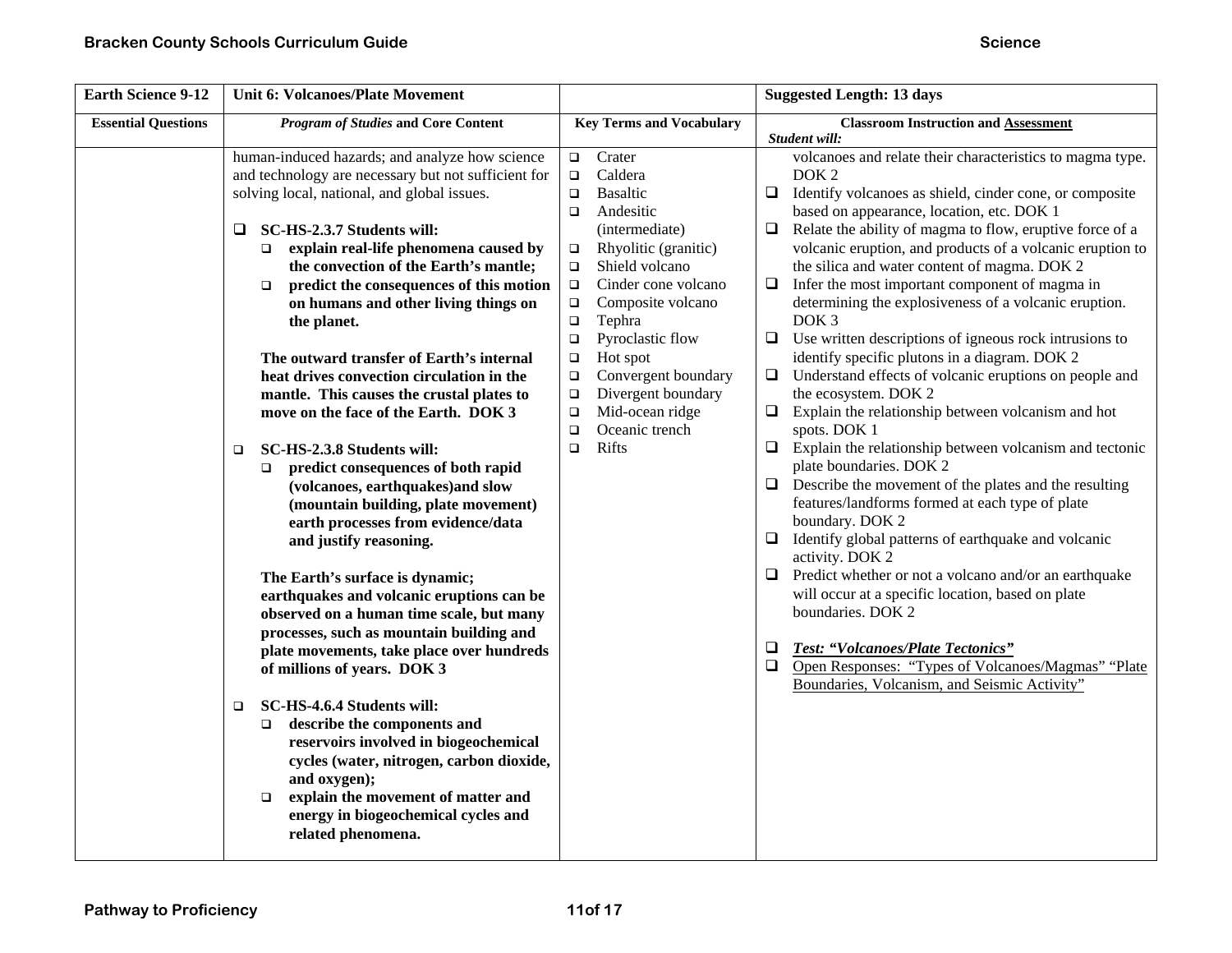| <b>Earth Science 9-12</b>  | <b>Unit 6: Volcanoes/Plate Movement</b>                                                                                                                                                                                                                                                                                                                                                                                                                                                                                                                                                                                                        |                                 | <b>Suggested Length: 13 days</b>                             |
|----------------------------|------------------------------------------------------------------------------------------------------------------------------------------------------------------------------------------------------------------------------------------------------------------------------------------------------------------------------------------------------------------------------------------------------------------------------------------------------------------------------------------------------------------------------------------------------------------------------------------------------------------------------------------------|---------------------------------|--------------------------------------------------------------|
| <b>Essential Questions</b> | <b>Program of Studies and Core Content</b>                                                                                                                                                                                                                                                                                                                                                                                                                                                                                                                                                                                                     | <b>Key Terms and Vocabulary</b> | <b>Classroom Instruction and Assessment</b><br>Student will: |
|                            | The total energy of the universe is constant.<br>Energy can change forms and/or be<br>transferred in many ways, but it can<br>neither be created nor destroyed.<br>Movement of matter between reservoirs is<br>driven by Earth's internal and external<br>sources of energy. These movements are<br>often accompanied by a change in physical<br>and chemical properties of the matter.<br>Carbon, for example, occurs in carbonate<br>rocks such as limestone, in the atmosphere<br>as carbon dioxide gas, in water as dissolved<br>carbon dioxide, and in all organisms as<br>complex molecules that control the<br>chemistry of life. DOK 3 |                                 |                                                              |
|                            | SC-HS-4.6.8 Students will:<br>□<br>describe the connections between the<br>$\Box$<br>functioning of the Earth system and its<br>sources of energy (internal and<br>external).<br>predict the consequences of changes to<br>$\Box$<br>any component of the Earth system.<br>Earth systems have sources of energy that<br>are internal and external to the Earth. The<br>Sun is the major external source of energy.<br>Two primary sources of internal energy<br>are the decay of radioactive isotopes and<br>the gravitational energy from Earth's<br>original formation. DOK 3                                                                |                                 |                                                              |

| <b>Earth Science 9-12</b>  | Unit 7: Geologic Time Scale & the Rock     |                                 | Suggested Length: 6 days                    |
|----------------------------|--------------------------------------------|---------------------------------|---------------------------------------------|
|                            | Record                                     |                                 |                                             |
| <b>Essential Ouestions</b> | <b>Program of Studies and Core Content</b> | <b>Key Terms and Vocabulary</b> | <b>Classroom Instruction and Assessment</b> |
|                            |                                            |                                 | Student will:                               |
|                            | <b>Program of Studies</b>                  |                                 |                                             |
|                            | Students will:                             |                                 |                                             |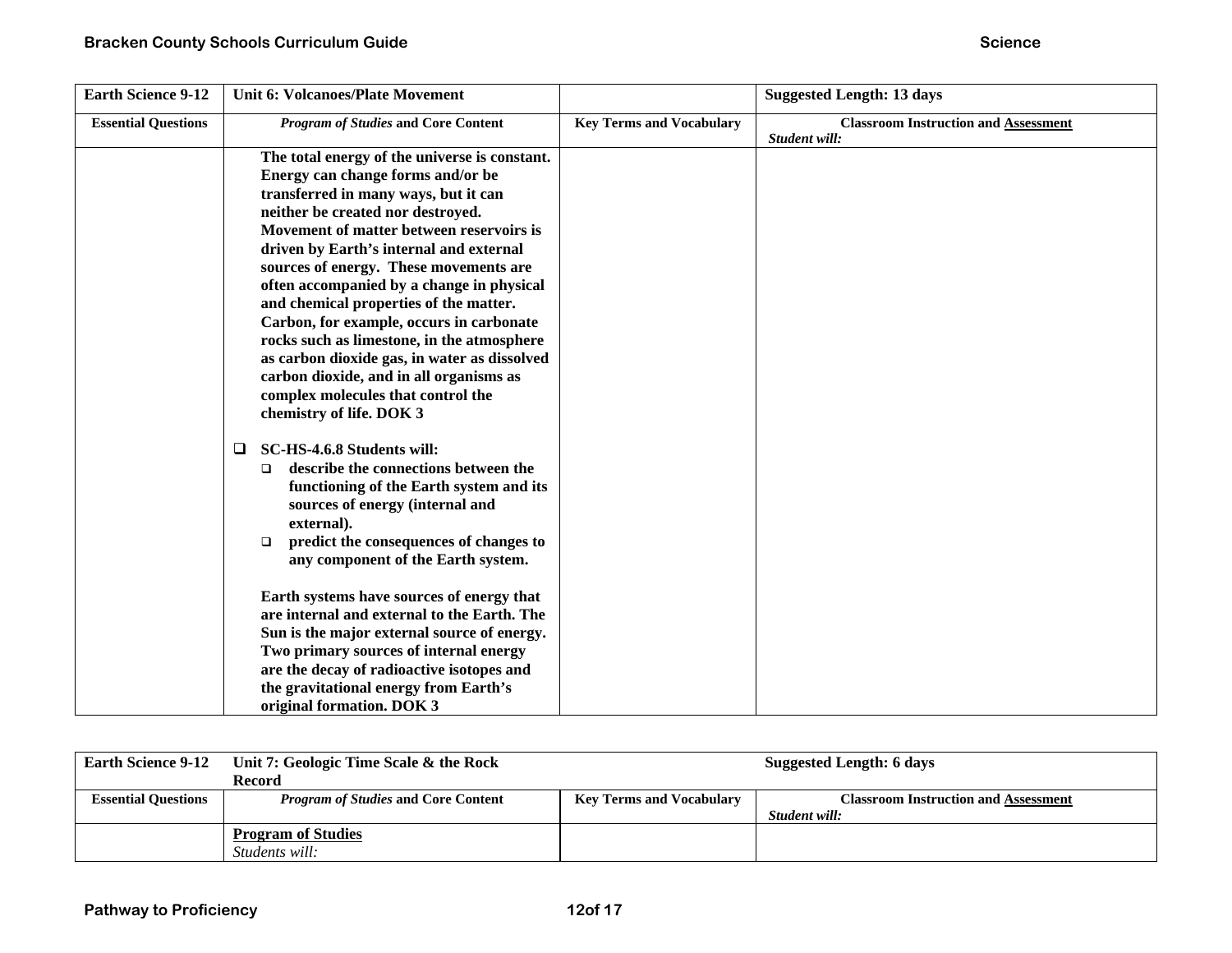| <b>Earth Science 9-12</b><br>Unit 7: Geologic Time Scale & the Rock<br><b>Record</b>                                                                                                                                                                                             |                                                                                                                                                                                                                                                                                                                                                                                                                                                                                                                                                                                                                                                                                                                                                                                                                                                                                                                                                                                                                                                                                                                                                                                                      | <b>Suggested Length: 6 days</b>                                                                                                                                                                                                                                                                                                                                                                         |                                                                                                                                                                                                                                                                                                                                                                                                                                                                                                                                                                                                                                                                                                                                                                                          |
|----------------------------------------------------------------------------------------------------------------------------------------------------------------------------------------------------------------------------------------------------------------------------------|------------------------------------------------------------------------------------------------------------------------------------------------------------------------------------------------------------------------------------------------------------------------------------------------------------------------------------------------------------------------------------------------------------------------------------------------------------------------------------------------------------------------------------------------------------------------------------------------------------------------------------------------------------------------------------------------------------------------------------------------------------------------------------------------------------------------------------------------------------------------------------------------------------------------------------------------------------------------------------------------------------------------------------------------------------------------------------------------------------------------------------------------------------------------------------------------------|---------------------------------------------------------------------------------------------------------------------------------------------------------------------------------------------------------------------------------------------------------------------------------------------------------------------------------------------------------------------------------------------------------|------------------------------------------------------------------------------------------------------------------------------------------------------------------------------------------------------------------------------------------------------------------------------------------------------------------------------------------------------------------------------------------------------------------------------------------------------------------------------------------------------------------------------------------------------------------------------------------------------------------------------------------------------------------------------------------------------------------------------------------------------------------------------------------|
| <b>Essential Questions</b>                                                                                                                                                                                                                                                       | <b>Program of Studies and Core Content</b>                                                                                                                                                                                                                                                                                                                                                                                                                                                                                                                                                                                                                                                                                                                                                                                                                                                                                                                                                                                                                                                                                                                                                           | <b>Key Terms and Vocabulary</b>                                                                                                                                                                                                                                                                                                                                                                         | <b>Classroom Instruction and Assessment</b><br>Student will:                                                                                                                                                                                                                                                                                                                                                                                                                                                                                                                                                                                                                                                                                                                             |
| How do<br>1.<br>geologists<br>divide Earth's<br>long history?<br>How can certain<br>2.<br>geologic<br>principles be<br>used to interpret<br>relative age in<br>layered rocks?<br>How are<br>3.<br>different<br>techniques used<br>to determine the<br>absolute ages of<br>rocks? | ESS-9 investigate how to estimate geologic<br>⊔<br>time (e.g., observing rock sequences,<br>radioactive dating).<br>ESS-10 examine and interpret ongoing<br>Q.<br>changes of the Earth system (e.g.,<br>earthquakes, mountain building).<br><b>Core Content</b><br>SC-HS-2.3.5 Students will understand that the<br>Sun, Earth, and the rest of the solar system<br>formed approximately 4.6 billion years ago<br>from a nebular cloud of dust and gas.<br>SC-HS-2.3.6 Students will:<br>$\Box$<br>compare the limitations/benefits of<br>$\Box$<br>various techniques (radioactive dating,<br>observing rock sequences, and<br>comparing fossils) for estimating<br>geological time;<br>justify deductions about age of geologic<br>$\Box$<br>features.<br>Techniques used to estimate geological time<br>include using radioactive dating, observing<br>rock sequences, and comparing fossils to<br>correlate the rock sequences at various<br>locations. DOK 3<br>SC-HS-2.3.8 Students will:<br>$\Box$<br>predict consequences of both rapid<br>$\Box$<br>(volcanoes, earthquakes)and slow<br>(mountain building, plate movement)<br>earth processes from evidence/data<br>and justify reasoning. | $\Box$<br>Geologic time scale<br>$\Box$<br>Eon<br>$\Box$<br>Era<br>$\Box$<br>Period<br>$\Box$<br>Epoch<br>$\Box$<br>Uniformitarianism<br>$\Box$<br>Principle of<br>superposition<br>Principle of original<br>$\Box$<br>horizontality<br>$\Box$<br>Principle of cross-<br>cutting relationships<br>$\Box$<br>Unconformity<br>$\Box$<br>Correlation<br>Radioactive decay<br>$\Box$<br>$\Box$<br>Half-life | Describe the geologic time scale. DOK 1<br>⊔<br>Distinguish among the following geologic time scale<br>$\Box$<br>divisions: eon, era, period, and epoch. DOK 1<br>$\Box$<br>Apply the geologic principles (superposition, original<br>horizontality, cross-cutting relationships) for<br>determining relative age to interpret rock sequences in a<br>diagram. DOK 2, 3<br>$\Box$ Compare and contrast the several different methods used<br>by scientists to determine absolute age. DOK 2<br>Model the concept of half-life using pennies or M&M's<br>$\Box$<br>and graph the results. DOK 2<br>Describe how objects are dated by the use of certain<br>$\Box$<br>radioactive elements. DOK 2<br>$\Box$<br>Test chapter 21.<br>$\Box$<br>Open Response: "Relative Age Dating of Rocks" |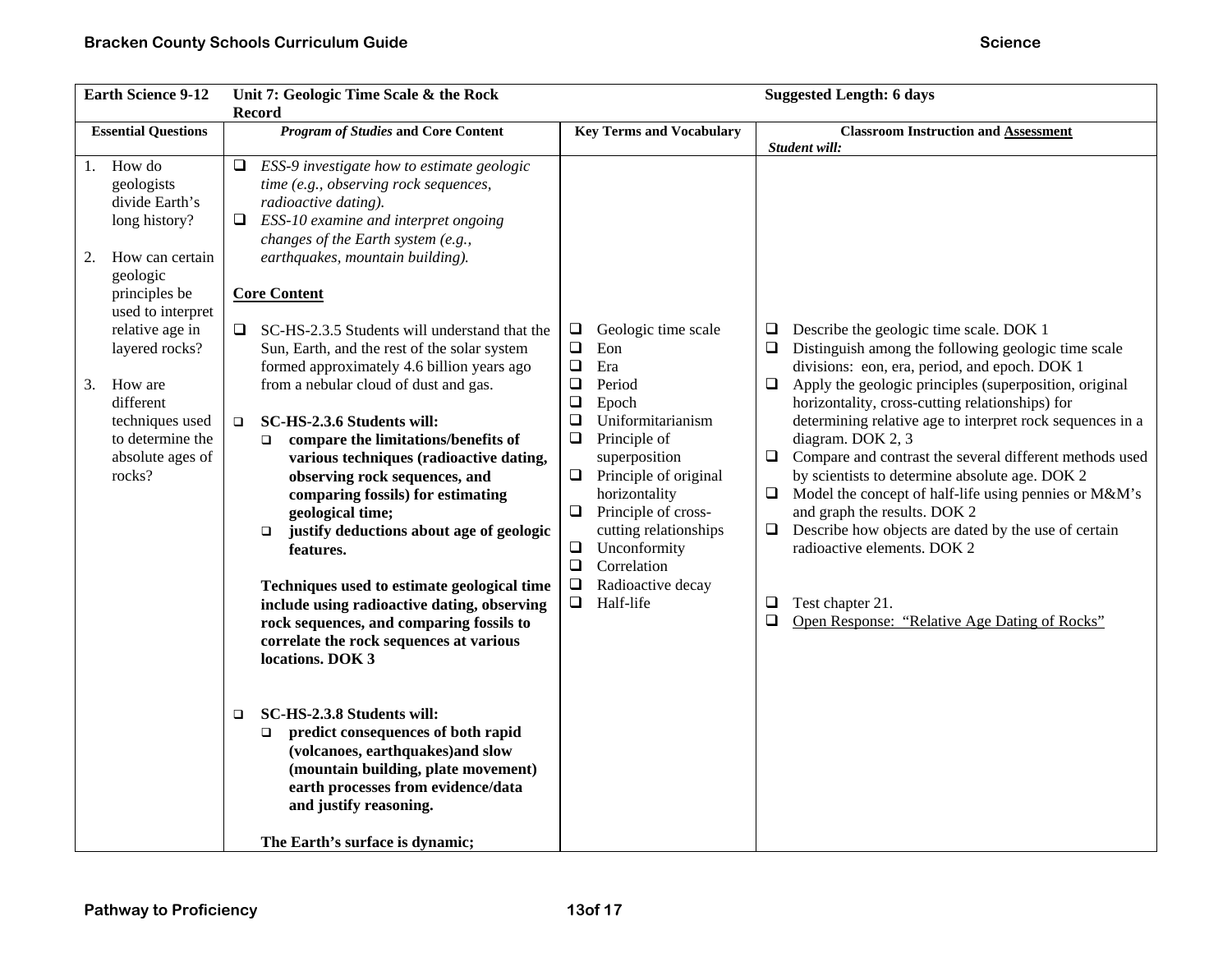| <b>Earth Science 9-12</b>  | Unit 7: Geologic Time Scale & the Rock         |                                 | <b>Suggested Length: 6 days</b>             |
|----------------------------|------------------------------------------------|---------------------------------|---------------------------------------------|
|                            | <b>Record</b>                                  |                                 |                                             |
| <b>Essential Questions</b> | <b>Program of Studies and Core Content</b>     | <b>Key Terms and Vocabulary</b> | <b>Classroom Instruction and Assessment</b> |
|                            |                                                |                                 | Student will:                               |
|                            | earthquakes and volcanic eruptions can be      |                                 |                                             |
|                            | observed on a human time scale, but many       |                                 |                                             |
|                            | processes, such as mountain building and       |                                 |                                             |
|                            | plate movements, take place over hundreds      |                                 |                                             |
|                            | of millions of years. DOK 3                    |                                 |                                             |
|                            |                                                |                                 |                                             |
|                            | SC-HS-4.7.4 Students will understand that<br>❏ |                                 |                                             |
|                            | evidence for one-celled forms of life, the     |                                 |                                             |
|                            | bacteria, extends back more than 3.5 billion   |                                 |                                             |
|                            |                                                |                                 |                                             |
|                            | years. The changes in life over time caused    |                                 |                                             |
|                            | dramatic changes in the composition of the     |                                 |                                             |
|                            | Earth's atmosphere, which did not originally   |                                 |                                             |
|                            | contain oxygen.                                |                                 |                                             |

| <b>Earth Science 9-12</b><br>Unit 8: Earth's Atmosphere & Weather |                                                   |                                                                                                                                                                                     | <b>Suggested Length: 13 days</b> |                                                              |
|-------------------------------------------------------------------|---------------------------------------------------|-------------------------------------------------------------------------------------------------------------------------------------------------------------------------------------|----------------------------------|--------------------------------------------------------------|
|                                                                   | <b>Essential Questions</b>                        | <b>Program of Studies and Core Content</b>                                                                                                                                          | <b>Key Terms and Vocabulary</b>  | <b>Classroom Instruction and Assessment</b><br>Student will: |
|                                                                   |                                                   | <b>Program of Studies</b>                                                                                                                                                           |                                  |                                                              |
|                                                                   | What are the<br>composition,<br>structure, and    | SI-2 design and conduct different kinds of<br>⊔<br>scientific investigations for a wide variety of<br>reasons.                                                                      |                                  |                                                              |
|                                                                   | properties that<br>make up Earth's<br>atmosphere? | SI-3 use equipment (e.g., microscopes,<br>⊔<br>lasers), tools (e.g., beakers), techniques (e.g.,<br>microscope skills), technology (e.g.,<br>computers), and mathematics to improve |                                  |                                                              |
|                                                                   | How does water<br>continually<br>move between     | scientific investigations and communications<br>ESS-3 examine how external sources of<br>❏<br>energy produce winds and ocean currents.                                              |                                  |                                                              |
|                                                                   | Earth's surface<br>and the                        | ESS-4 examine how external sources of<br>⊔<br>energy determine global climate.                                                                                                      |                                  |                                                              |
|                                                                   | atmosphere?                                       | ESS-10 examine and interpret ongoing<br>⊔<br>changes of the Earth system (e.g.,                                                                                                     |                                  |                                                              |
| 3.                                                                | How do air                                        | earthquakes, mountain building).                                                                                                                                                    |                                  |                                                              |
|                                                                   | masses move                                       |                                                                                                                                                                                     |                                  |                                                              |
|                                                                   | and change and                                    | <b>Core Content</b>                                                                                                                                                                 |                                  |                                                              |
|                                                                   | what weather                                      | Scientific Inquiry                                                                                                                                                                  |                                  |                                                              |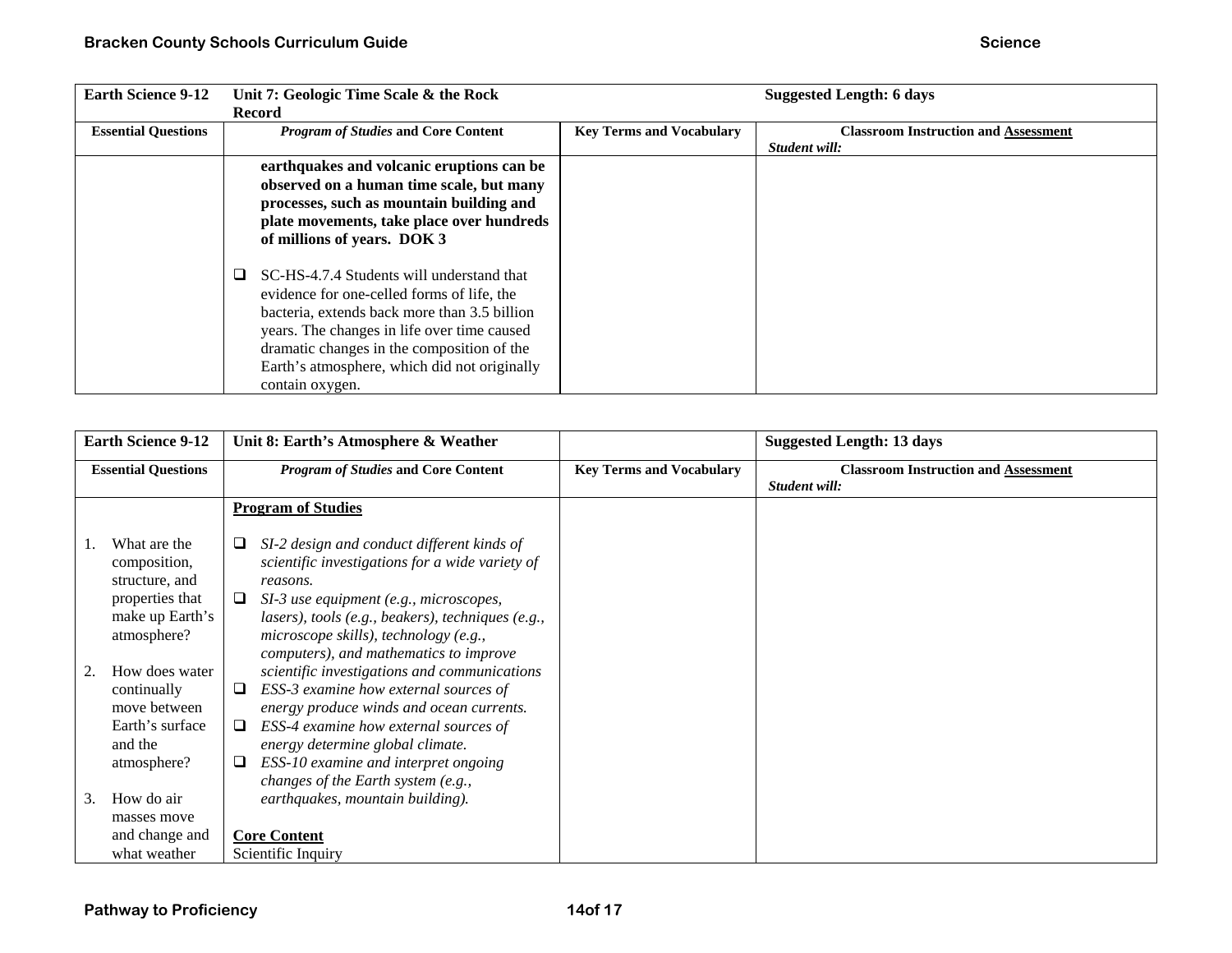| <b>Earth Science 9-12</b>                                                                                              | Unit 8: Earth's Atmosphere & Weather                                                                                                                                                                                                                                                                                                                                                                                                                                                                                                                                                                                                                                                                                                                                                                                                                                                                                                                                                                                                                                                                                                                                                                                                                                                                      |                                                                                                                                                                                                                                                                                                                                                                                                                                                                                                                                                                                                   | <b>Suggested Length: 13 days</b>                                                                                                                                                                                                                                                                                                                                                                                                                                                                                                                                                                                                                                                                                                                                                                                                                                                                                                                                                                                                                                                                                                                                                                                                                                                                                                                                                                                                                                                                                                                                                                                                                                                                                                                                 |  |
|------------------------------------------------------------------------------------------------------------------------|-----------------------------------------------------------------------------------------------------------------------------------------------------------------------------------------------------------------------------------------------------------------------------------------------------------------------------------------------------------------------------------------------------------------------------------------------------------------------------------------------------------------------------------------------------------------------------------------------------------------------------------------------------------------------------------------------------------------------------------------------------------------------------------------------------------------------------------------------------------------------------------------------------------------------------------------------------------------------------------------------------------------------------------------------------------------------------------------------------------------------------------------------------------------------------------------------------------------------------------------------------------------------------------------------------------|---------------------------------------------------------------------------------------------------------------------------------------------------------------------------------------------------------------------------------------------------------------------------------------------------------------------------------------------------------------------------------------------------------------------------------------------------------------------------------------------------------------------------------------------------------------------------------------------------|------------------------------------------------------------------------------------------------------------------------------------------------------------------------------------------------------------------------------------------------------------------------------------------------------------------------------------------------------------------------------------------------------------------------------------------------------------------------------------------------------------------------------------------------------------------------------------------------------------------------------------------------------------------------------------------------------------------------------------------------------------------------------------------------------------------------------------------------------------------------------------------------------------------------------------------------------------------------------------------------------------------------------------------------------------------------------------------------------------------------------------------------------------------------------------------------------------------------------------------------------------------------------------------------------------------------------------------------------------------------------------------------------------------------------------------------------------------------------------------------------------------------------------------------------------------------------------------------------------------------------------------------------------------------------------------------------------------------------------------------------------------|--|
| <b>Essential Questions</b>                                                                                             | <b>Program of Studies and Core Content</b>                                                                                                                                                                                                                                                                                                                                                                                                                                                                                                                                                                                                                                                                                                                                                                                                                                                                                                                                                                                                                                                                                                                                                                                                                                                                | <b>Key Terms and Vocabulary</b>                                                                                                                                                                                                                                                                                                                                                                                                                                                                                                                                                                   | <b>Classroom Instruction and Assessment</b>                                                                                                                                                                                                                                                                                                                                                                                                                                                                                                                                                                                                                                                                                                                                                                                                                                                                                                                                                                                                                                                                                                                                                                                                                                                                                                                                                                                                                                                                                                                                                                                                                                                                                                                      |  |
| conditions<br>result from this<br>movement?<br>How do<br>4.<br>thunderstorms,<br>tornadoes, and<br>hurricanes<br>form? | Students will:<br>$\Box$<br>Use equipment, tools, techniques, technology,<br>and mathematics to improve scientific<br>investigations and communications.<br>Design and conduct different kinds of<br>$\Box$<br>scientific investigations.<br>SC-HS-4.6.8 Students will:<br>$\Box$<br>describe the connections between the<br>$\Box$<br>functioning of the Earth system and its<br>sources of energy (internal and<br>external).<br>predict the consequences of changes to<br>$\Box$<br>any component of the Earth system.<br>Earth systems have sources of energy that<br>are internal and external to the Earth. The<br>Sun is the major external source of energy.<br>Two primary sources of internal energy<br>are the decay of radioactive isotopes and<br>the gravitational energy from Earth's<br>original formation. DOK 3<br>SC-HS-4.6.9 Students will:<br>$\Box$<br>explain the cause and effect<br>$\Box$<br>relationship between global climate<br>and weather patterns and energy<br>transfer (cloud cover, location of<br>mountain ranges, oceans);<br>predict the consequences of changes to<br>$\Box$<br>the global climate and weather<br>patterns.<br>Global climate is determined by energy<br>transfer from the Sun at and near Earth's<br>surface. This energy transfer is influenced | $\Box$<br>Ozone<br>$\Box$<br>Troposphere<br>$\Box$<br>Stratosphere<br>$\Box$<br>Mesosphere<br>$\Box$<br>Thermosphere<br>$\Box$<br>Exosphere<br>$\Box$<br>Radiation<br>$\Box$<br>Conduction<br>$\Box$<br>Convection<br>$\Box$<br>Dew point<br>$\Box$<br>Condensation<br>$\Box$<br>Humidity<br>$\Box$<br>Relative humidity<br>$\Box$<br>Meteorology<br>$\Box$<br>Weather<br>$\Box$<br>Air mass<br>$\Box$<br>Coriolis effect<br>$\Box$<br>Jet stream<br>$\Box$<br>Front<br>$\Box$<br>Thermometer<br>$\Box$<br><b>Barometer</b><br>$\Box$<br>Thunderstorm<br>$\Box$<br>Tornado<br>$\Box$<br>Hurricane | Student will:<br>Hypothesize the percent composition of oxygen in the<br>⊔<br>air. DOK 1<br>$\Box$ Perform an experiment to determine the percent oxygen<br>in air and compare to the hypothesized amount. DOK 2<br>Compare and contrast the various layers of the<br>$\Box$<br>atmosphere (troposphere, stratosphere, mesosphere,<br>thermosphere, exosphere). DOK 1<br>$\Box$<br>Identify and give examples of three methods of<br>transferring energy throughout the atmosphere. DOK 2<br>Explain relative humidity and how it relates to dew<br>❏<br>point and condensation. DOK 2<br>Measure the dew point in the classroom and make a line<br>$\Box$<br>graph of temperature versus time for cooling water.<br>DOK <sub>2</sub><br>Measure the dew point outside and compare it to the<br>$\Box$<br>indoor dew point, and suggest reasons for possible<br>differences. DOK 2<br>$\Box$<br>Identify and describe the four major cloud types: cirrus,<br>cumulus, stratus, and nimbus. DOK 1<br>Describe the different air mass types and movements<br>$\Box$<br>involved in cold fronts, warm fronts, stationary fronts,<br>and occluded fronts, and what kind of weather<br>conditions result along each. DOK 2<br>Compare and contrast thunderstorms, tornadoes, and<br>$\Box$<br>hurricanes. DOK 2<br>$\Box$ Plot the path of actual hurricanes and recognized<br>patterns in hurricane movement. DOK 2<br>$\Box$ Design and construct a table to list the characteristics of<br>various weather instruments. DOK 2<br>Use weather maps from a local newspaper to forecast<br>$\Box$<br>the weather for a particular day. DOK 3<br>Test: "Atmosphere/Weather"<br>$\Box$<br>Open Response(s): "Weather Map", "Fronts and<br>$\Box$<br>Weather Conditions" |  |
|                                                                                                                        | by dynamic processes such as cloud cover<br>and the Earth's rotation and static                                                                                                                                                                                                                                                                                                                                                                                                                                                                                                                                                                                                                                                                                                                                                                                                                                                                                                                                                                                                                                                                                                                                                                                                                           |                                                                                                                                                                                                                                                                                                                                                                                                                                                                                                                                                                                                   |                                                                                                                                                                                                                                                                                                                                                                                                                                                                                                                                                                                                                                                                                                                                                                                                                                                                                                                                                                                                                                                                                                                                                                                                                                                                                                                                                                                                                                                                                                                                                                                                                                                                                                                                                                  |  |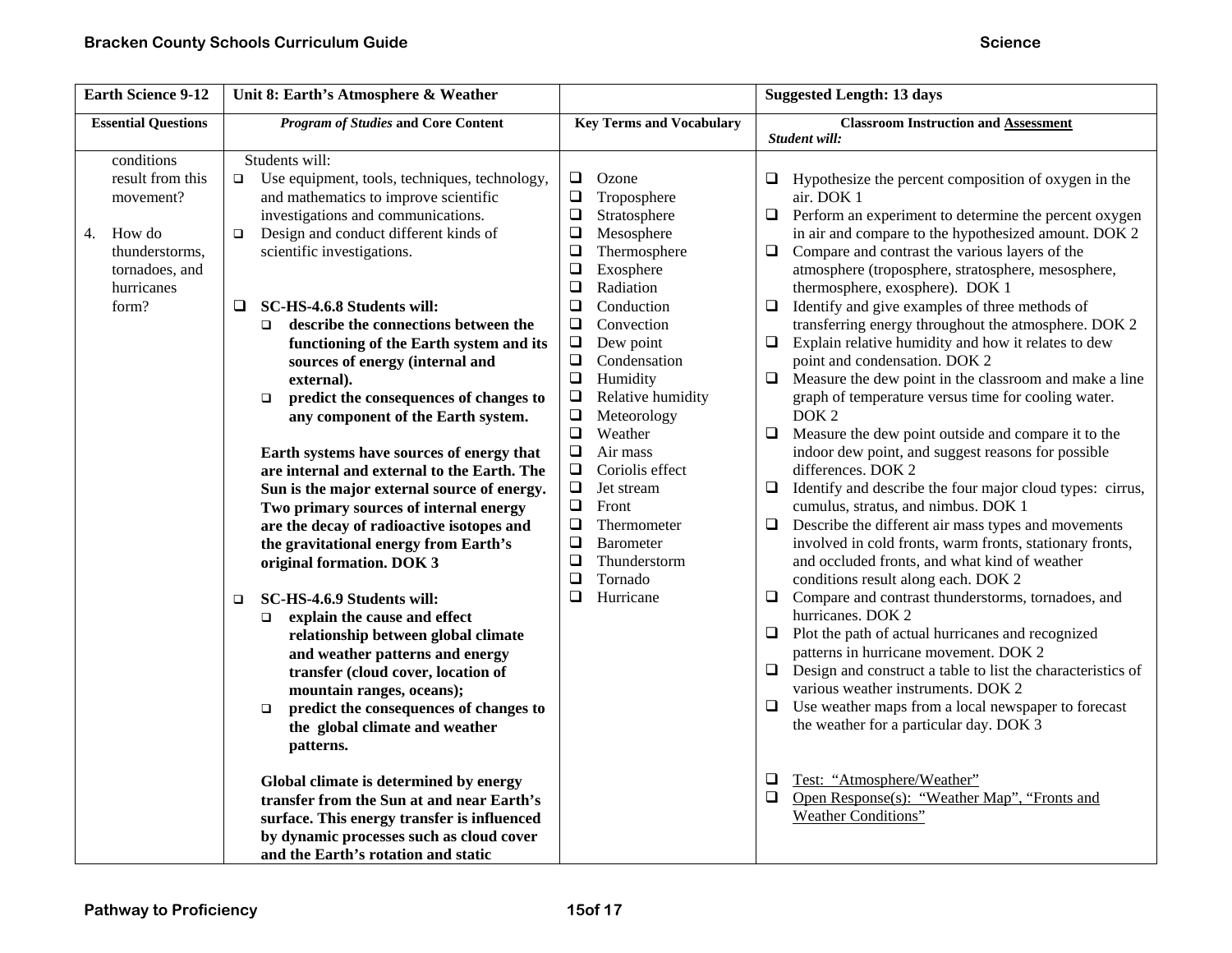| <b>Earth Science 9-12</b>  | Unit 8: Earth's Atmosphere & Weather                                                                                                                                                                                                                      |                                 | <b>Suggested Length: 13 days</b>                             |
|----------------------------|-----------------------------------------------------------------------------------------------------------------------------------------------------------------------------------------------------------------------------------------------------------|---------------------------------|--------------------------------------------------------------|
| <b>Essential Questions</b> | <b>Program of Studies and Core Content</b>                                                                                                                                                                                                                | <b>Key Terms and Vocabulary</b> | <b>Classroom Instruction and Assessment</b><br>Student will: |
|                            | conditions such as the position of mountain<br>ranges and oceans. DOK 3                                                                                                                                                                                   |                                 |                                                              |
|                            | SC-HS-4.7.3 Students will:<br>□<br>predict the consequences of changes to<br>$\Box$<br>any component (atmosphere, solid<br>Earth, oceans, living things) of the<br><b>Earth System;</b><br>propose justifiable solutions to global<br>$\Box$<br>problems. |                                 |                                                              |
|                            | Interactions among the solid Earth, the<br>oceans, the atmosphere, and living things<br>have resulted in the ongoing development                                                                                                                          |                                 |                                                              |
|                            | of a changing Earth system. DOK 3                                                                                                                                                                                                                         |                                 |                                                              |

|    | <b>Earth Science 9-12</b>                                                               | Unit 9: Our Solar System & The Universe                                                                                                                                                                                                                |        |                                 |        | <b>Suggested Length: 8 days</b>                                                                            |
|----|-----------------------------------------------------------------------------------------|--------------------------------------------------------------------------------------------------------------------------------------------------------------------------------------------------------------------------------------------------------|--------|---------------------------------|--------|------------------------------------------------------------------------------------------------------------|
|    | <b>Essential Questions</b>                                                              | <b>Program of Studies and Core Content</b>                                                                                                                                                                                                             |        | <b>Key Terms and Vocabulary</b> |        | <b>Classroom Instruction and Assessment</b><br>Student will:                                               |
|    |                                                                                         | <b>Program of Studies</b>                                                                                                                                                                                                                              |        |                                 |        |                                                                                                            |
|    | How do you<br>analyze the<br>motions of the<br>Sun, Earth, and<br>Moon?<br>What are the | ESS-8 describe the formation of the solar<br>⊔<br>system.<br>ESS-11 describe theories of the formation of<br>⊔<br>the universe (e.g., big bang theory).<br>ESS-12 describe the formation of the stars.<br>⊔<br>❏<br>ESS-13 examine stars (e.g., energy |        |                                 |        |                                                                                                            |
|    | characteristics                                                                         | production, formation of elements).                                                                                                                                                                                                                    |        |                                 |        |                                                                                                            |
|    | of planets and<br>interplanetary                                                        | <b>Core Content</b>                                                                                                                                                                                                                                    |        |                                 |        |                                                                                                            |
|    | bodies?                                                                                 | SC-HS-2.3.2 Students will:<br>□<br>describe the current scientific theory of<br>❏                                                                                                                                                                      | ⊔<br>⊔ | Ecliptic<br>Solstice            | ⊔      | Identify the relative positions of Earth, the Sun, and<br>the Moon, DOK 1                                  |
| 3. | What theory is                                                                          | the formation of the universe (Big)                                                                                                                                                                                                                    | ⊔      | Equinox                         | ❏      | Describe the phases of the Moon. DOK 1                                                                     |
|    | used to describe<br>the formation of                                                    | Bang) and its evidence;                                                                                                                                                                                                                                | ப      | Rotation<br>Revolution          | ❏      | Explain eclipses of the Sun and Moon. DOK 1                                                                |
|    | the solar                                                                               | explain the role of gravity in the<br>□<br>formation of the universe and it's                                                                                                                                                                          | ⊔      | Solar eclipse                   | ❏<br>❏ | Describe early models of our solar system. DOK 2<br>Describe the properties of the terrestrial planets and |